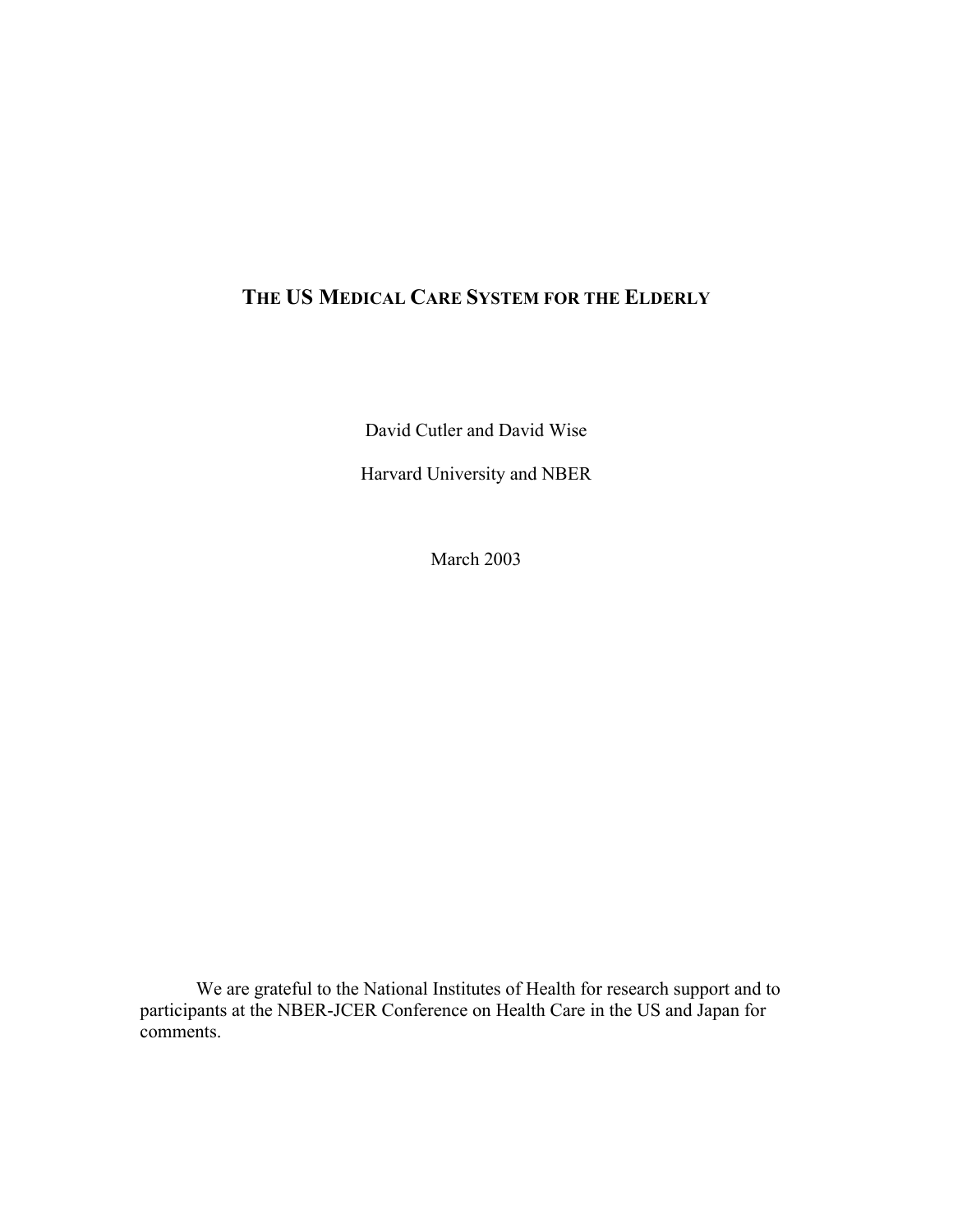#### **Abstract**

This paper examines the structure of the American medical care system, especially the system of care for the elderly. We focus on three sets of interactions: *coverage rules* (how people get health insurance and who pays for it); the *reimbursement system* (how providers are paid); and *access rules* (what are the financial and nonfinancial barriers to receipt of care). Coverage in the United States is variable – guaranteed and complete for the elderly, but neither guaranteed nor complete for the nonelderly. Historically, reimbursement of providers was very generous, and access to providers was open. Increasingly, though, the reimbursement and access routes are being restricted, as insurers respond to the perception of significant moral hazard in the receipt of care.

David Cutler David Wise Harvard University Harvard University 1875 Cambridge Street 79 Kennedy Street Cambridge, MA 02138 Cambridge, MA 02138 dcutler@harvard.edu dwise@nber.org and NBER and NBER

Department of Economics Kennedy School of Government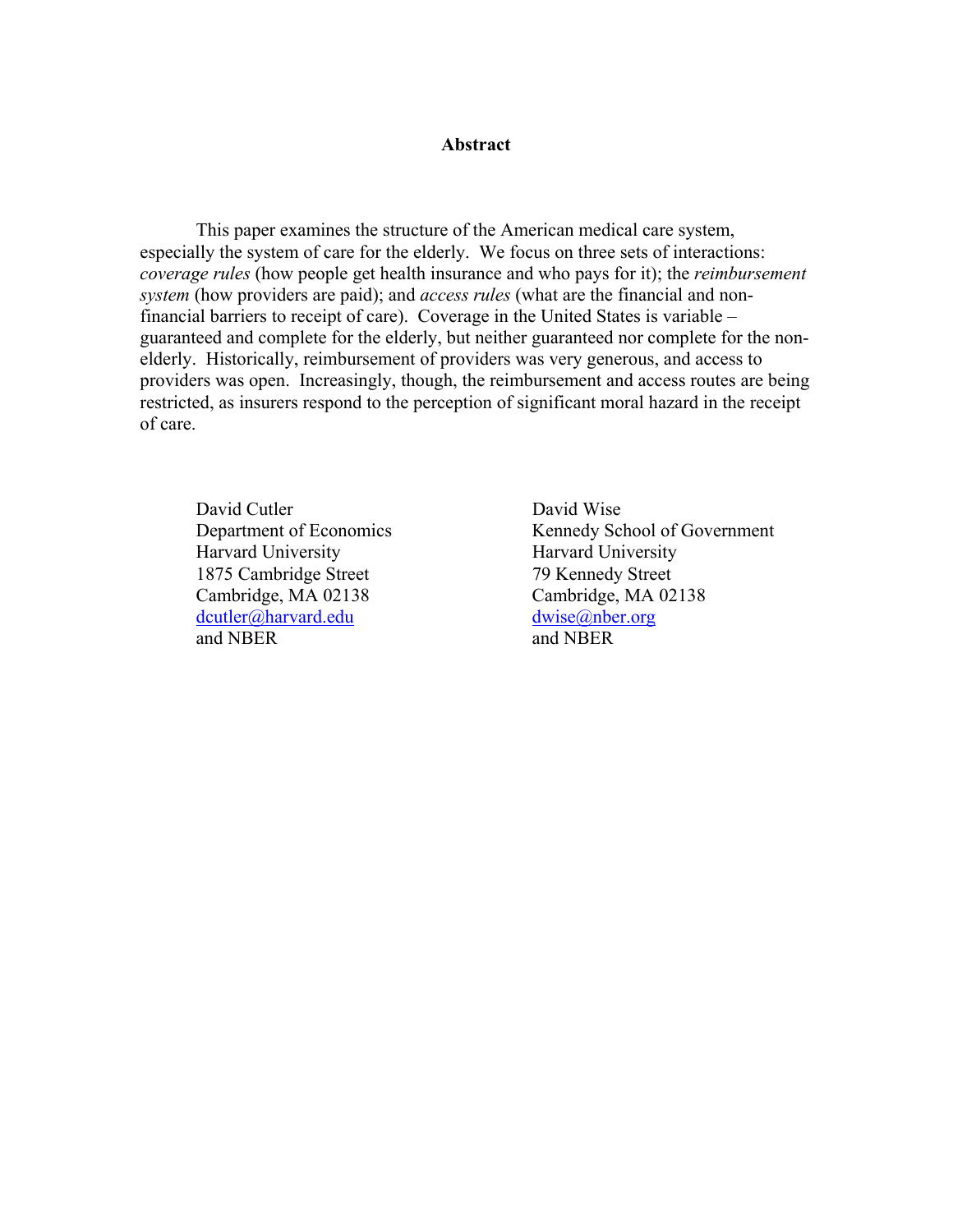This paper examines the structure of the American medical care system, focusing primarily on the system of care for the elderly. Understanding the design of medical care systems is important for several reasons. First, we frequently want to know how to compare systems across countries. Is the American medical care system closer to the European model or the Japanese model? How different are the medical systems across continental European countries? To answer these questions, we need to characterize the systems themselves.

We are also interested in medical system structure because we want to relate structures to outcomes? Is the longer life expectancy in Japan than in the United States attributable to the Japanese medical system, or to other factors? Which country has the better medical care system? Understanding how medical systems work is the key to starting.

Medical care systems are multidimensional, and so our description must be as well. The basis for our analysis is the medical care triad, presented in Figure 1. There are three participants in the medical care system: patients, providers, and insurers. Patients pay money to insurers (either directly or indirectly, as we discuss below) and pay for some care directly. Insurers reimburse providers for care, and set rules under which the care can be provided. Providers diagnose and treat patients.

Corresponding to these three participants are three sets of interactions. The first is the *coverage rules.* This encompasses the mechanisms by which people get health insurance and who pays for that insurance. The second interaction is the *reimbursement system* between insurers and providers – how is payment determined and what rates are paid? Finally, there are the *access rules* – which providers are patients allowed to see,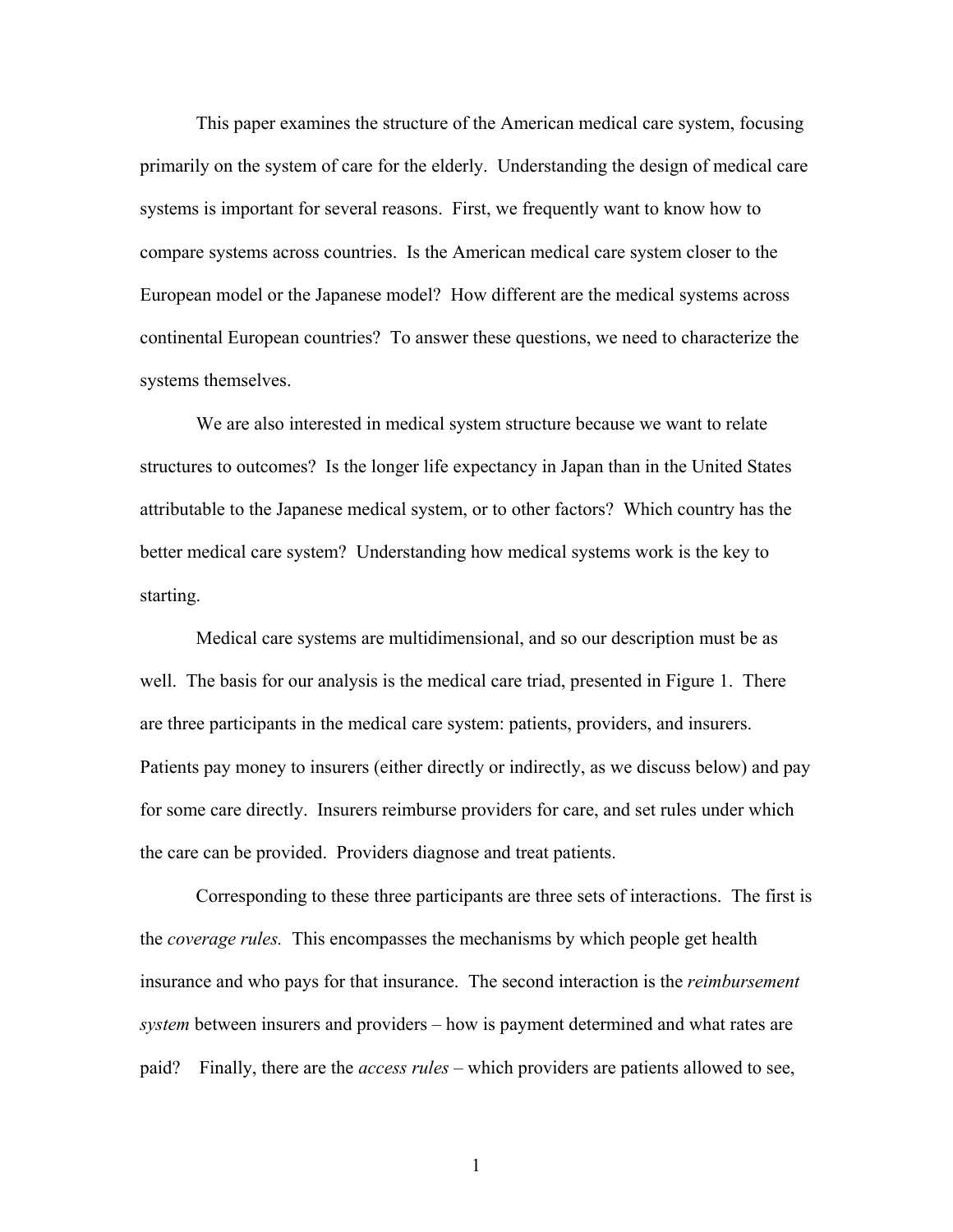and under what circumstances? In this paper, we describe the insurance, reimbursement, and access rules in the American medical care system. We present broad outlines of the system for everyone in the United States. Because the system is so heterogeneous, we focus particular attention on the system for the elderly. We note where research has explored a link between system provisions and outcomes, but we do not take the further step of relating system provisions to health outcomes in any systematic way.

We begin in the next section by presenting a brief overview of medical systems in developed countries. We show the large differences in medical spending and health outcomes across countries that motivate our desire to make system comparisons. The second section discusses the methods through which Americans get insurance coverage and the flow of money. Section three highlights the reimbursement arrangements that providers operate under, and the fourth section presents the access rules for patients and providers. We end with a brief conclusion.

#### **I. The International Experience**

The performance of medical care systems differs enormously across countries. To give a summary of this performance, we emphasize two dimensions most relevant for economic analysis: how much the system costs, and how healthy people are, perhaps as a result of the medical system. $<sup>1</sup>$ </sup>

To measure costs, we look at medical spending as a share of GDP. GDP is a natural scalar by which to evaluate medical care; a richer country should spend more on medical care than a poorer country. In principle, a more accurate scalar would be the

 $\frac{1}{1}$  Other dimensions of performance include the degree to which the system treats people fairly and the extent to which it upholds normative values of right and wrong. We are less able to measure these dimensions quantitatively.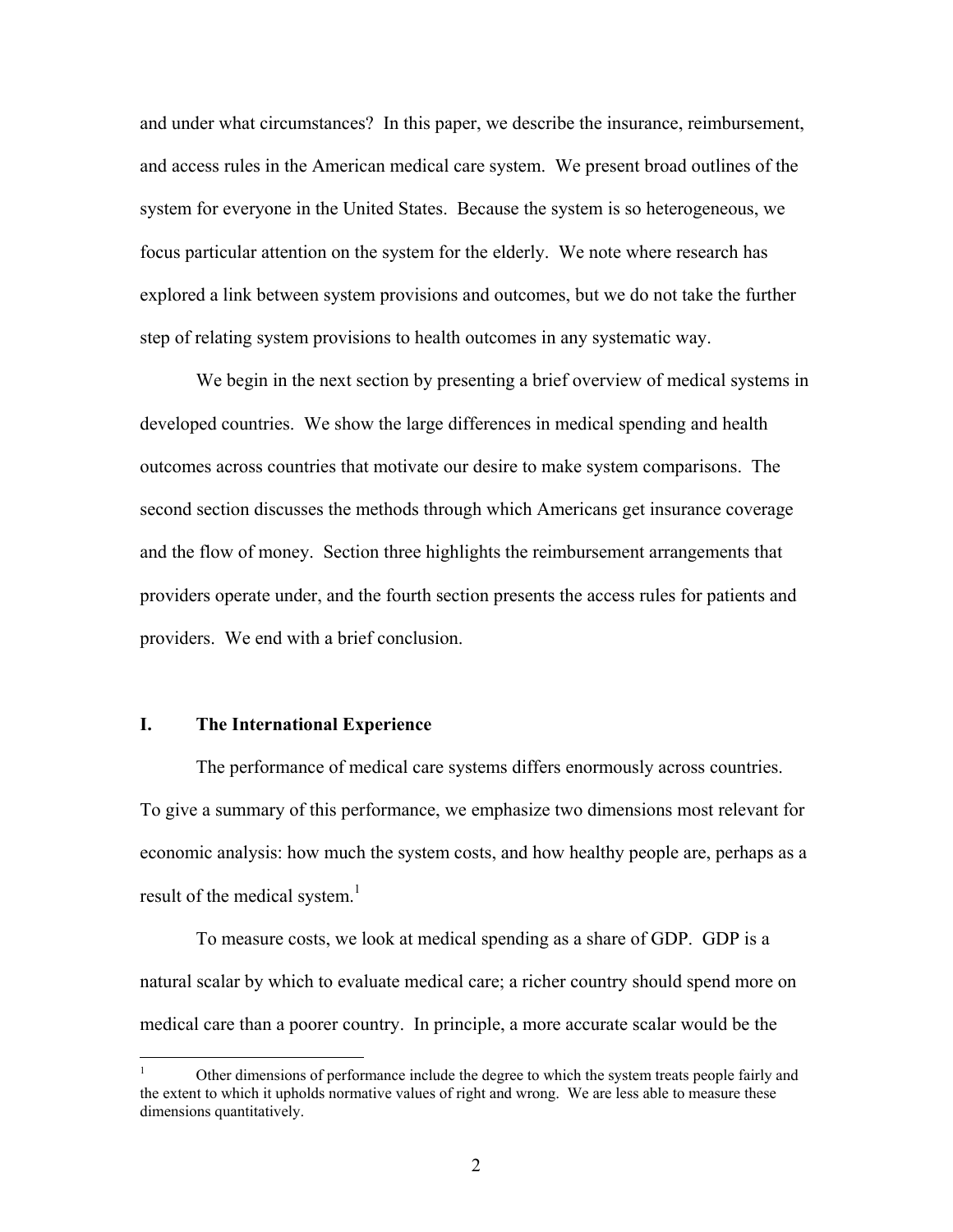amount of medical spending that is expected, given the income elasticity of medical care. That elasticity is not known, however. In micro data, the elasticity of medical spending with respect to income is far below 1, generally about .2 (Newhouse et al., 1993). This suggests that we should look at per capita spending more than spending relative to GDP. This comparison, however, presumes that prices are constant across countries at a point in time. In fact, medical prices rise with income (Baumol, 1967). In macro regressions, the income elasticity is usually somewhat above 1 (Getzen, 2000). But that is likely overstated, as it reflects demand as well as technology conditions. There is no obvious scalar, so we focus on the GDP comparison.

Figure 2 shows medical spending as a share of GDP in OECD countries. The data are for 1998, the most recent year in which they are complete. The United States spends the most of any country on medical care, nearly 14 percent of GDP. The next highest country, Switzerland, spends only 11 percent of GDP on medical care. Among high income countries, the UK is a very low outlier, spending only 7 percent of GDP on medical care. The average in the OECD is about 8 percent.

To measure health, we use life expectancy at birth. Life expectancy is the most common summary of health in the literature. In using this indicator, we emphasize immediately that it is influenced by far more than medical care. Life expectancy is affected by lifestyle factors (smoking, diets), environmental conditions (air pollution), and other economic and social factors. Our purpose here is not to grade medical systems. Rather, we want to illustrate the range of variation in the data.

Life expectancy in OECD countries is shown in figure 3. Once again, there is wide variation. The mean across developed countries is 77 years. The United States,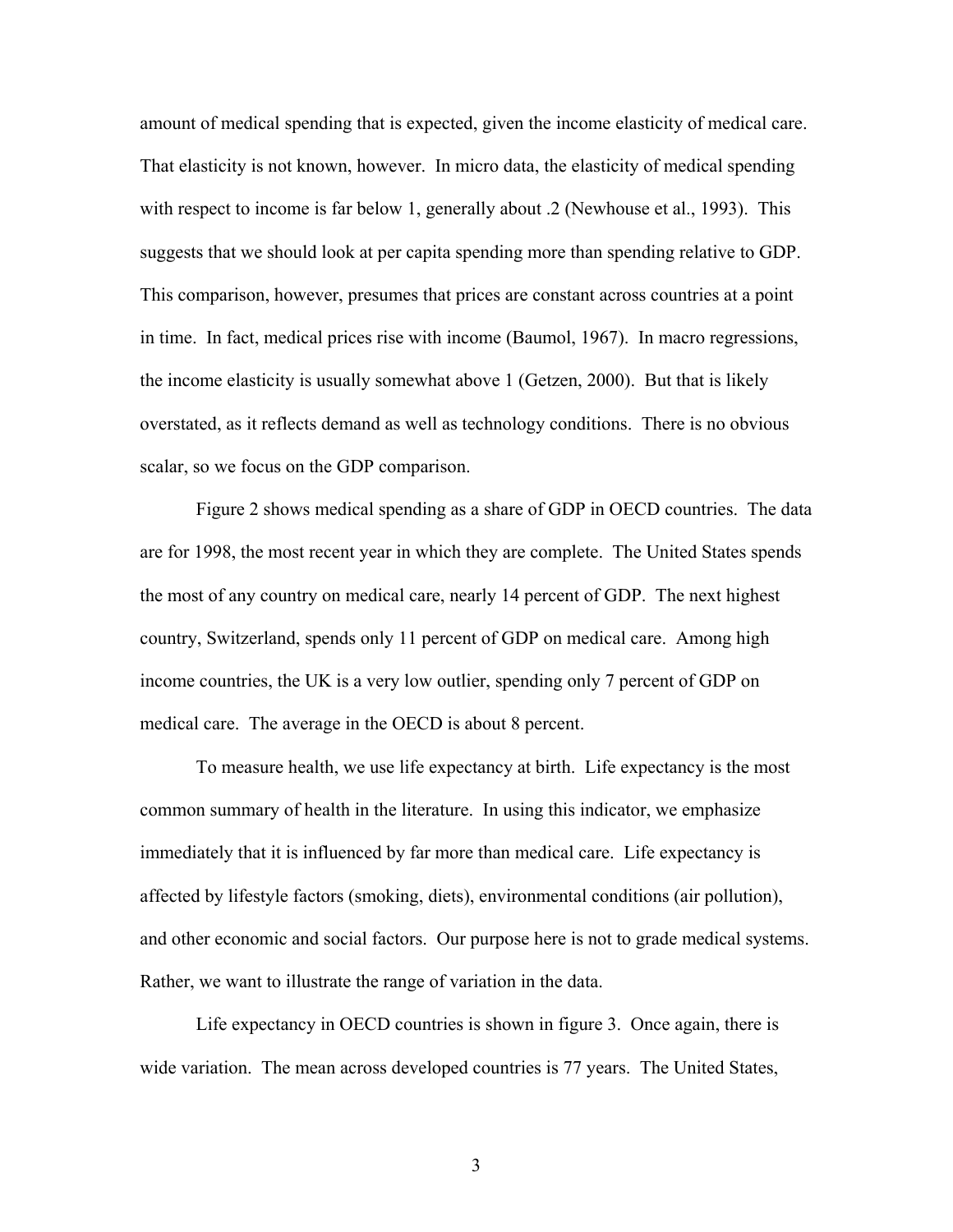although with a life expectancy of 77 years (equal to the mean), ranks 21 of the 30 countries shown in the figure. Japan is the clear positive outlier, with life expectancy of 81 years.

Comparing figures 2 and 3 suggests little correlation between medical spending and life expectancy. Figure 4 shows this explicitly. The horizontal axis of the figure is medical spending as a share of GDP. The vertical axis is life expectancy. A regression line indicates a positive relation between the two, although this is driven primarily by the very low income countries (Turkey, Hungary, and the Slovak Republic). Among higher income countries, there is no relation between spending and health outcomes.

As we indicated above, we do not interpret this result as suggesting that the marginal value of medical care is low. That may be the case, but it is not proven by this comparison. Rather, the comparison illustrates the need to explore the issue further. What role do medical systems play in influencing these outcomes? Do system features relate to performance? The remaining sections of the paper start down this path.

## **II. Insurance Coverage in the United States**

 Health insurance in the United States is provided through a mixture of public and private programs. The principle public plans are Medicare, which provides care for the elderly and some disabled non-elderly, and Medicaid, which provides care for poor women and children under 65, the blind and disabled, and long-term care for persons age 65 and older. Employer-provided plans are the principle source of care for the nonelderly. We focus on care for the elderly but we begin by describing how care for the elderly fits into the total health care system.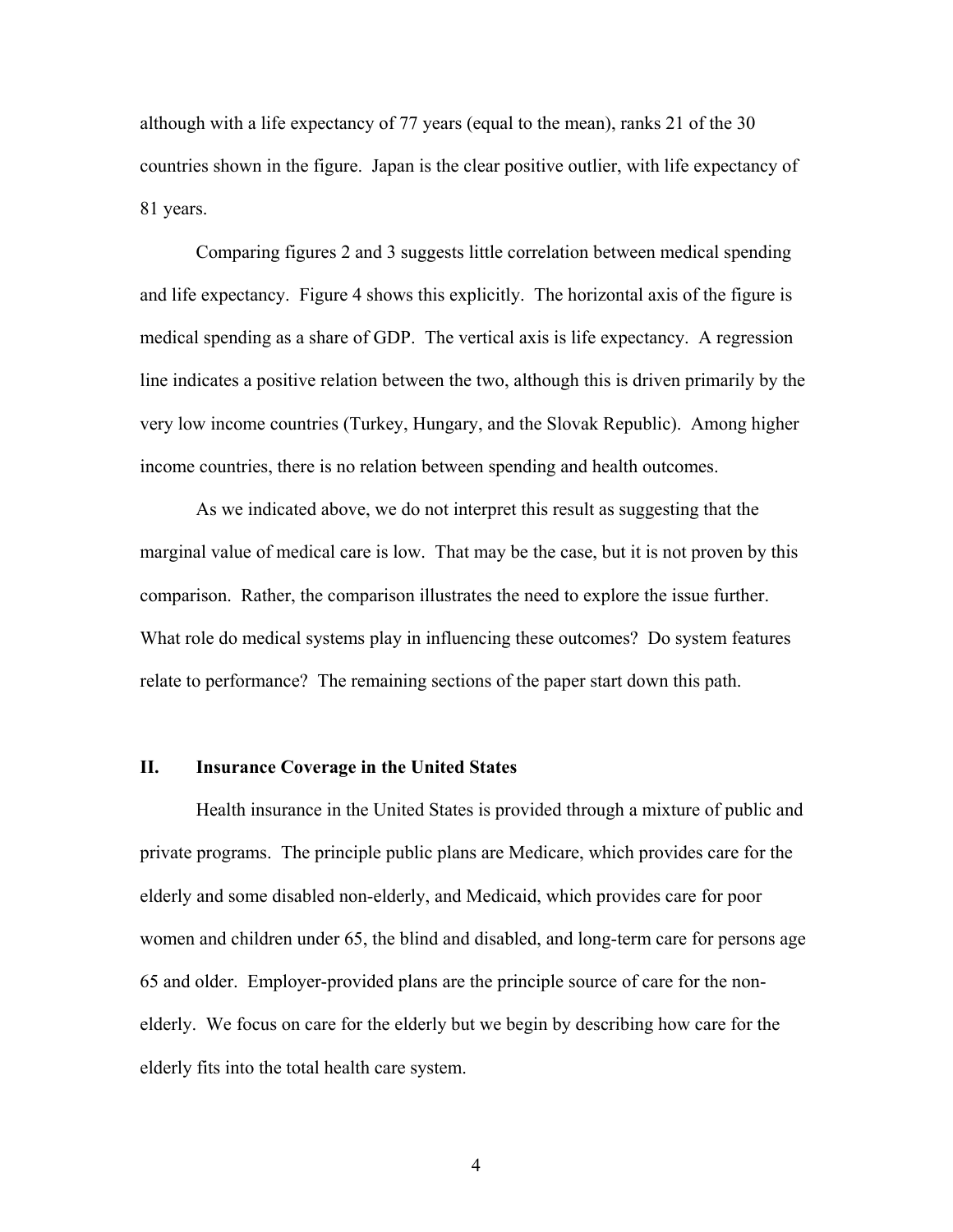Table 1 summarizes the sources of insurance coverage. We tabulate statistics separately for the non-elderly population (below age 65) and the elderly. The source of care is presented in the left column of the table. Within each age group, we show the share of people with that source of insurance coverage, and total spending for that age group accounted for by that source. Spending includes all medical services, with one exception: most long-term care spending is not accounted for in these data (most people in nursing homes are not in the spending sample). This reduces the share of spending for the elderly that is accounted for by Medicaid and out-of-pocket payments, but we do not have an easy way of adding that back in.

 Public insurance covers 97 percent of the elderly population and about 16 percent of the non-elderly population. Medicare is the dominant public program for the elderly, while Medicaid is more important for the non-elderly. The majority of the non-elderly, nearly three-quarters, are covered by private insurance. Most of this is provided through employment, but a significant share comes from individual purchase as well.

Sixteen percent of the non-elderly population is without health insurance, compared to less than 1 percent for the elderly. In total, 41 million Americans are uninsured. The uninsured are a heterogenous group. Some are young and perhaps feel that health insurance is not a pressing need, others are poor and don't buy insurance, many are unemployed or employed by small firms that don't provide insurance, still others have chronic diseases that prevent them from buying insurance. Some of the uninsured are eligible for Medicaid, $2$  but don't use the insurance. Many of the uninsured receive care through hospital emergency rooms. Much of this care is for serious illness

 $\frac{1}{2}$  About 40 percent of children who are uninsured are eligible for Medicaid, and additional children are eligible for coverage under the Children's Health Insurance Program (CHIP).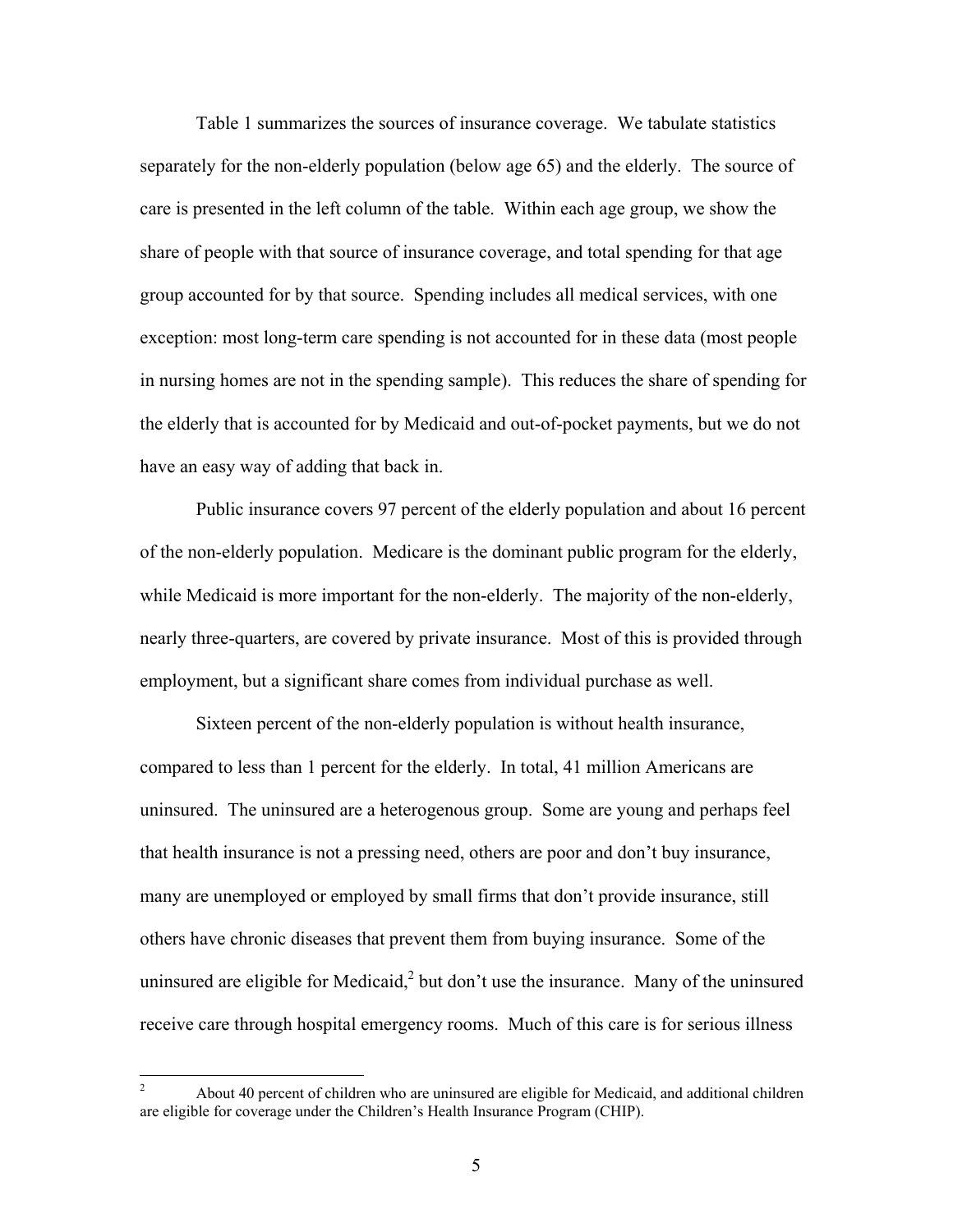or accidents, providing a sort of partial catastrophic insurance paid for by insured patients who pay more than the price of their care.

The share of medical spending paid for by various sources of insurance is shown in the next columns of Table 1. In total, 35 percent of medical spending is for the elderly (the elderly make up about 13 percent of the population). At the time care is received, payment for the elderly comes from six sources — Medicare, Medicaid, privately purchased Medigap insurance, employer-provided retiree health insurance, out-of-pocket payments, and other miscellaneous sources. Medicare is the dominant payer, accounting for 58 percent of total spending. Including both Medicare and Medicaid payments, government programs pay for nearly two-thirds of the medical bills of the elderly. (The share would be somewhat lower if long-term care spending were included.) Private insurance and out-of-pocket payments account for the bulk of the remainder, in roughly equal proportions.

A large proportion of out-of-pocket payments are for out-patient prescription drugs. In addition, much long-term care spending is out of pocket, although these expenses are undercounted in this table.

In the non-elderly population, about 50 percent of medical payments are made by private insurers. Government payments account for 17 percent of spending, and out-ofpocket spending by individuals account for another 21 percent.

#### **A. Who Pays for Insurance?**

Inpatient insurance (Part A) under Medicare is paid for by the "young" through a 2.9% payroll tax – half of which is paid for by the employer and half by the employee.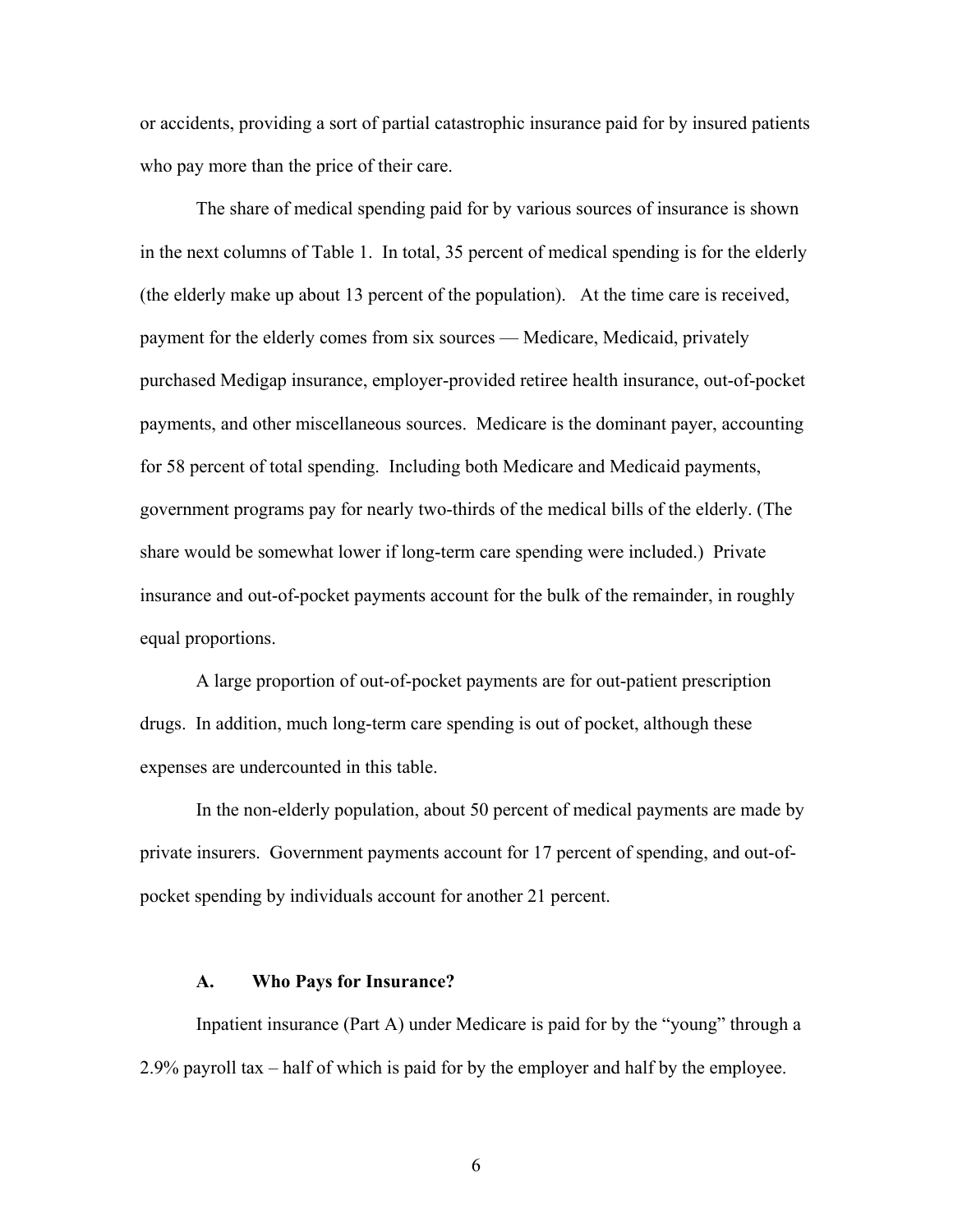Outpatient care (Part B) under Medicare is financed through Supplementary Medical Insurance. Enrollee premiums are 25 percent of the cost of the insurance. The remainder comes out of general government revenues. In addition, Medicare beneficiaries can buy "Medigap" private insurance to cover the difference between Medicare payments and charges for care. About two-thirds of Medicare beneficiaries are covered by a private insurance policy in addition to Medicare--half are employer-provided retiree plans and half are purchased individually. As we discuss below, together these plans provide firstdollar overage for a large portion of care, encouraging excessive use of services.

 Insurance premiums under employer-provided plans for the non-elderly are typically shared between the employer and the employee. On average, about 75 to 80 percent of premiums are paid for by the employer and the remainder by the employee. Unlike wages and salaries, compensation to employees in the form of health insurance is not taxed. Thus employees have a strong incentive to take compensation in the form of health insurance (Feldstein, 1973). And, employees have a strong incentive to encourage generous insurance plans with low out-of-pocket co-payments, which are typically taxed. Thus for the under 65 group as well, part of the system pushes toward first dollar coverage with little constraint on expenditure at the time care is received.

The out-of-pocket bill facing individuals is the direct spending on medical care services plus the family cost of health insurance. These totals are not readily apparent in Table 1, which records the payer at the time the service is used. To flow through these insurance payments to individuals, Table 2 shows family spending on medical care. Among the elderly population, insurance payments are about \$1,800 per family (largely for supplemental Medigap insurance coverage and the employee part of employer-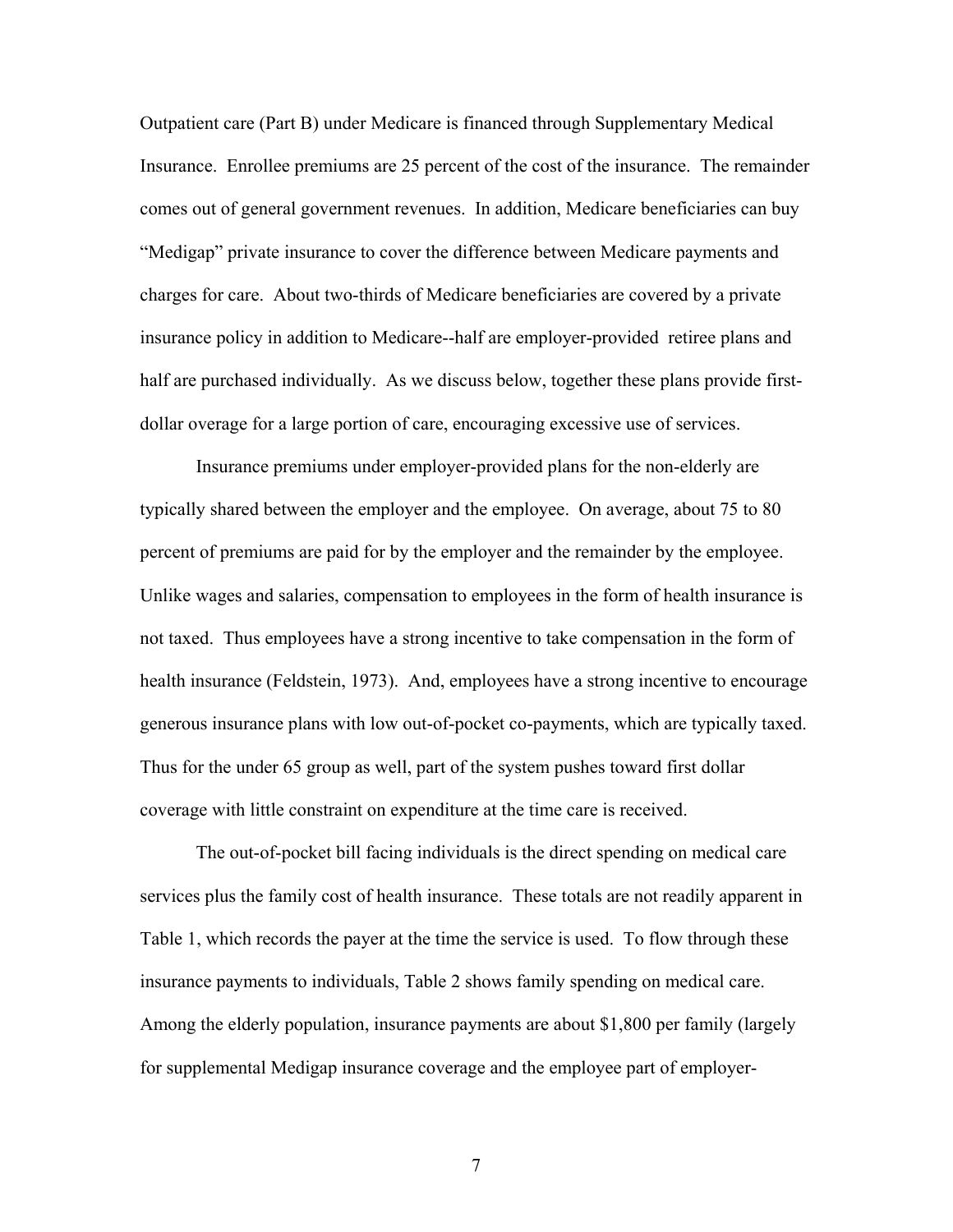sponsored retirement coverage), and direct costs are about the same magnitude. The amounts are similar in the non-elderly population, about \$1,900 for direct payments and health insurance.

In addition to these payments, the non-elderly also pay indirectly for the employer's portion of employer-provided health insurance. Though the employer writes the check for insurance, economic research establishes quite clearly that the ultimate incidence of these payments is on workers (Summers, 1989; Gruber, 1994). A rough guess of these amounts is about \$2,700 per family. Spending on health insurance and medical care is thus perhaps \$4,500 in total for the non-elderly population.

The final set of payments are taxes to pay for public programs, and the implicit income that retirees give up earlier in life to pay for employer-provided medical care when retired. The incidence of these payments by age is somewhat harder to assess. Previous taxes paid by the elderly for Medicare do not cover their current use, for example, and so some of that cost is paid for by the current young. The same is likely true with employer-provided supplemental insurance. Rather than deal with these generational incidence questions, however, we limit ourselves to payments targeted to immediate services use.

#### **B. Gradations in Insurance Coverage**

To this point, we have treated all private health insurance as identical. In practice, there are enormous differences in the type of insurance that people have. The services covered by Medicare differ from those covered by Medicaid and private insurance. Table 3 shows this comparison. Private insurance policies generally cover hospital care,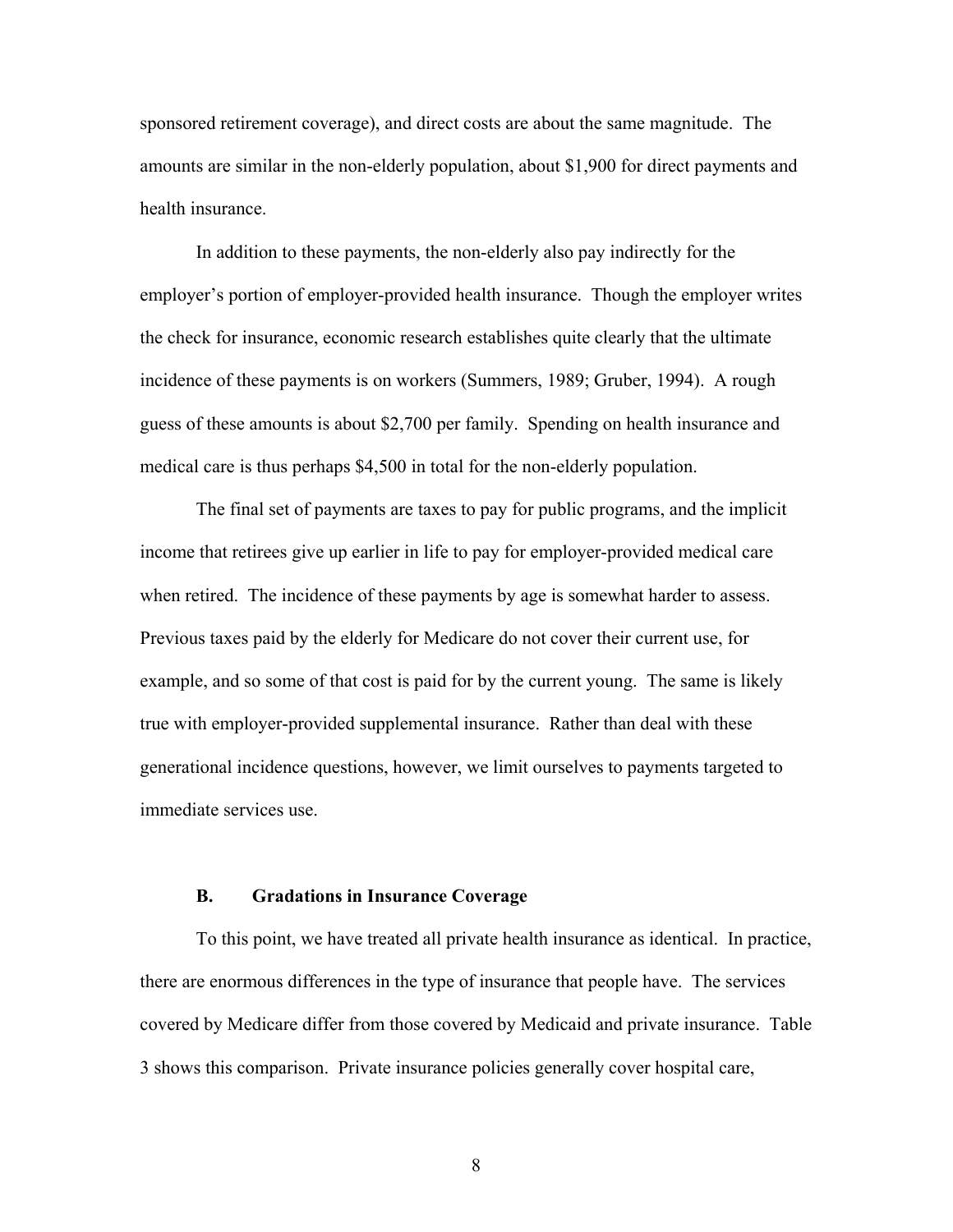physician services, outpatient tests, and prescription drugs. Long-term care is usually not covered, but those services are used infrequently by the non-elderly population.

Medicare is significantly less generous than the typical private insurance policy. Medicare covers hospital services, physician expenses, and laboratory tests. It does not cover outpatient prescription medications, however, and only very limited coverage for long-term care. Partly as a result of this, almost all elderly supplement Medicare in one form or another. As explained above, some beneficiaries purchase private 'Medigap' policies to cover cost sharing and occasionally prescription drugs. Other beneficiaries obtain supplemental insurance from a former employer. Still others enroll in Medicare Health Maintenance Organizations [HMOs] to obtain additional services, a topic we return to below. Finally, the poor elderly have prescription drug and long-term care services paid for by Medicaid.

Figure 5 shows the share of elderly with insurance coverage for prescription drugs, and the source of that coverage. Three-quarters of the elderly have prescription drug coverage. The bulk of such coverage is obtained through prior employment, with HMOs, private Medigap policies, and other public programs supplying the remainder.

Medicaid covers the range of acute and long-term care services. On paper, Medicaid is among the most generous insurance plans available. In practice, though, Medicaid payments are so tightly constrained that access to care for Medicaid beneficiaries is a significant concern. We do not focus greatly on the Medicaid program in the remainder of the paper.

The Medicaid experience raises the broader point that access is not just about covered services. The nature of the insurance policy differs in other ways as well. A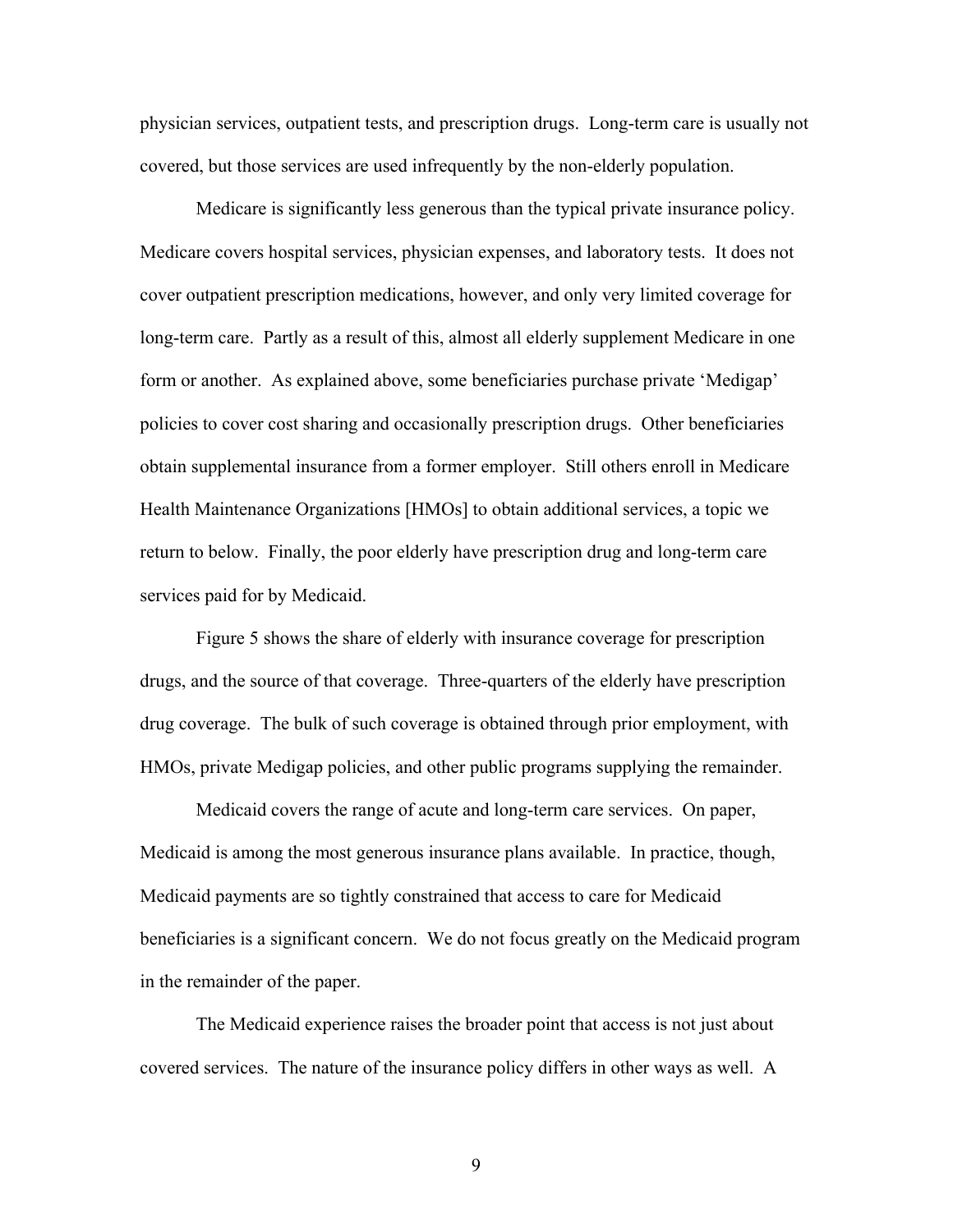major issue in the United States is whether the receipt of medical care is 'managed' or not. Managed care is a form of vertical integration in medicine. Rather than dividing insurance from medical care provision, managed care integrates the two, having insurers become involved in what care is provided and how it is delivered. Private insurance has a range of different types of management. We provide more details below, but note here that the system is more complex than table 3 suggests.

There is some managed care in Medicare, but it is decidedly less important. About 90 percent of Medicare beneficiaries are in the traditional program, where the government determines the payment rates and access rules. The remaining 10 percent are in managed care plans, usually an HMO. Because of the dominance of the traditional Medicare program, we refer to Medicare as if it were just that policy.

#### **III. Reimbursing Providers**

Given the many different ways that Americans obtain health insurance, it is not surprising that there is a wide range of reimbursement systems in use. Further, the reimbursement systems differ enormously in the incentives they provide.

Perhaps the most critical feature of reimbursement systems is the degree to which payments are related to costs. Some reimbursement systems pay more when more care is provided, and others pay less. Consider a linear relation between payment for a service provided and the various costs of that service:

(1) Payment =  $a + b * Practice Cost + c * Time cost$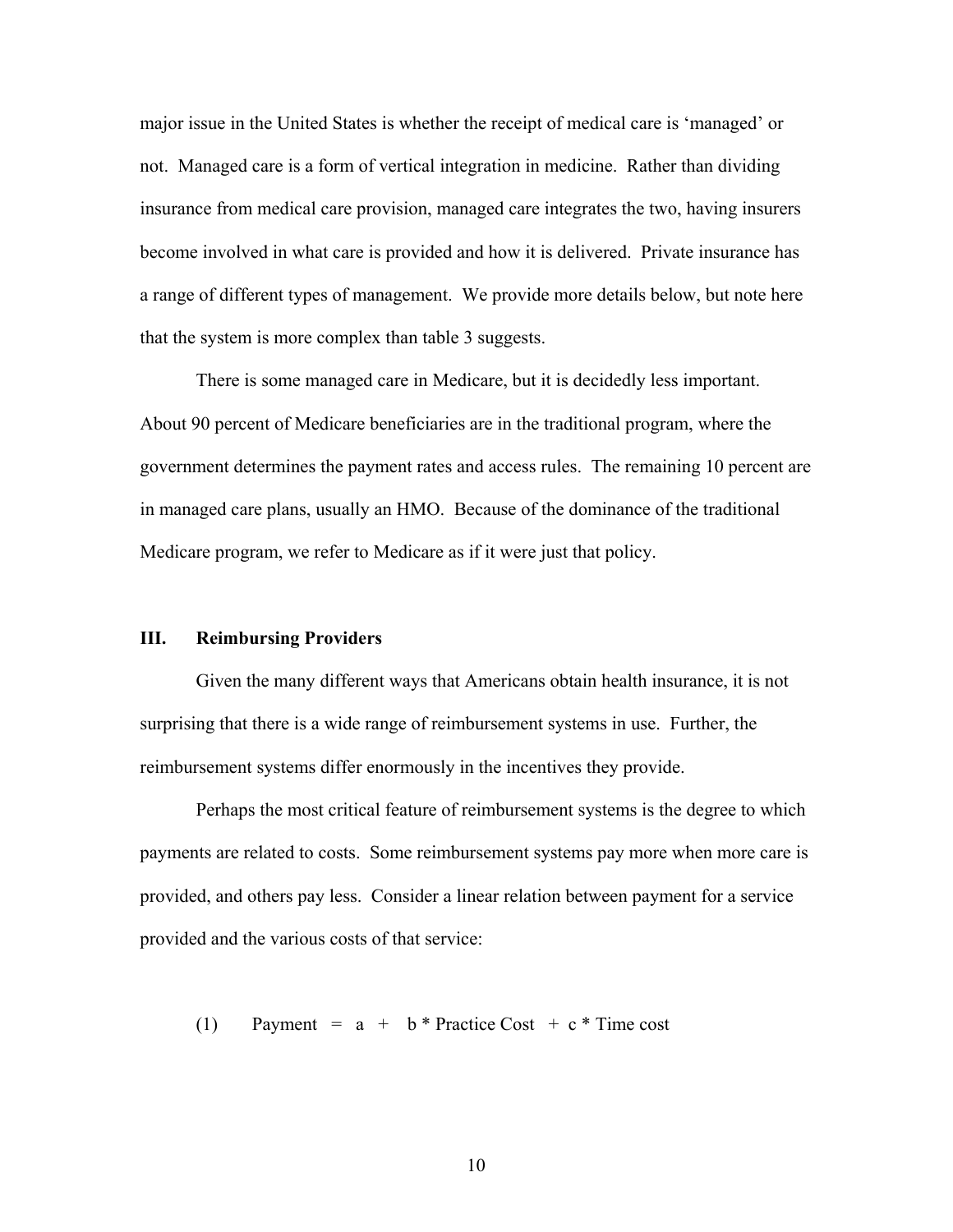where a, b, and c are parameters of the payment system. Practice costs include office expenses, non-physician administrative personnel, malpractice insurance, and supplies. The time costs represent the opportunity costs of the physician devoting additional hours to care.

Historically, medical care in the United States was paid for on a *fee-for-service* basis. In this system, total reimbursement is equal to the cost of care provided (with some division between insurer and enrollee payments. In terms of equation  $(1)$ ,  $a=0$ ,  $b=1$ , and  $c=1$ . Fee-for-service insurance is shown at one end of the scale of payment generosity in Figure 6.

There is a distinction between marginal and average cost that is important in understanding the incentives of fee-for-service systems. Medical care has very high fixed costs, but the marginal cost of additional production is often low. For example, it costs about \$800 million to develop a new drug (DiMasi, 2003), but the cost of producing additional pills once the drug is developed is only pennies. Similarly, many of the costs for a physician are sunk costs – the opportunity cost of medical education most particularly. Other costs are fixed costs, depending only on the decision to practice medicine. Examples of these costs include malpractice insurance, office rent, and equipment overhead. True marginal cost is low.

Traditional fee-for-service payment systems paid on the basis of average costs. This reimburses physicians for sunk and fixed costs as well as marginal costs. In practice, this creates large profits for providing additional care, because payment far exceeds costs at the margin. Thus, fee-for-service payment systems strongly encourage provision of medical care in almost all circumstances.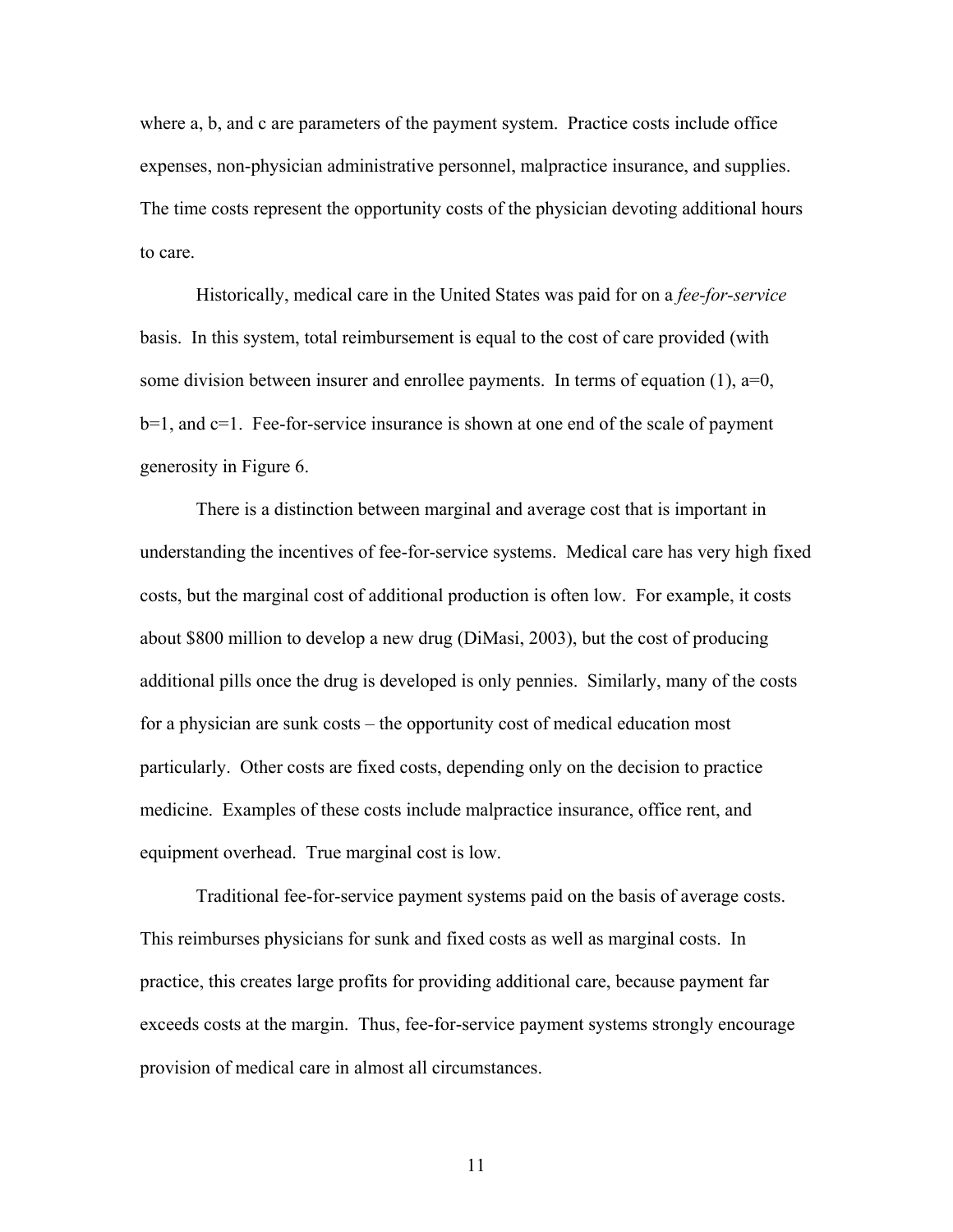A somewhat less generous set of incentives is provided by a *salary system*. In many HMOs in the United States and in some European countries, physicians are paid a salary for providing care. The salary system corresponds to a payment rule where  $a>0$ , b=1, and c=0. The physician earns a fixed amount of money and does not have to pay for any practice expenses, but is not reimbursed more for additional time costs.

The salary system provides fewer incentives for care provision than does the feefor-service system. In a salary system, additional care provided is not reimbursed at the margin, so there is no financial incentive to do more. In particular, because the doctor's time cost is not reimbursed at the margin, the doctor has an incentive to cut back on time inputs. A doctor on a salary earns the same amount if he shows up for a full day or half day of work (assuming his salary is not docked). Thus, doctors will attempt to 'arrive late and leave early,' and to substitute tests and devices for additional time.

The ability of physicians to do this varies by setting. In some countries, such as Italy, monitoring of physicians is poor, and doctors routinely violate the guidelines as to hours that must be worked (Cutler, 2002). In many HMOs, in contrast, monitoring is stronger, and physicians are not able to shirk.

The third type of payment system is *capitation*. In the extreme version of this system, physicians are paid a fixed amount, and must pay for all care provided out of the capitation amount. In terms of equation (1),  $a>0$ ,  $b=0$ , and  $c=0$ . This type of system is most common with primary care physicians. If a patient of a doctor paid this way uses medications that the doctor prescribes or is admitted to the hospital, the costs of the medications or hospitalization are paid for out of the capitation amount.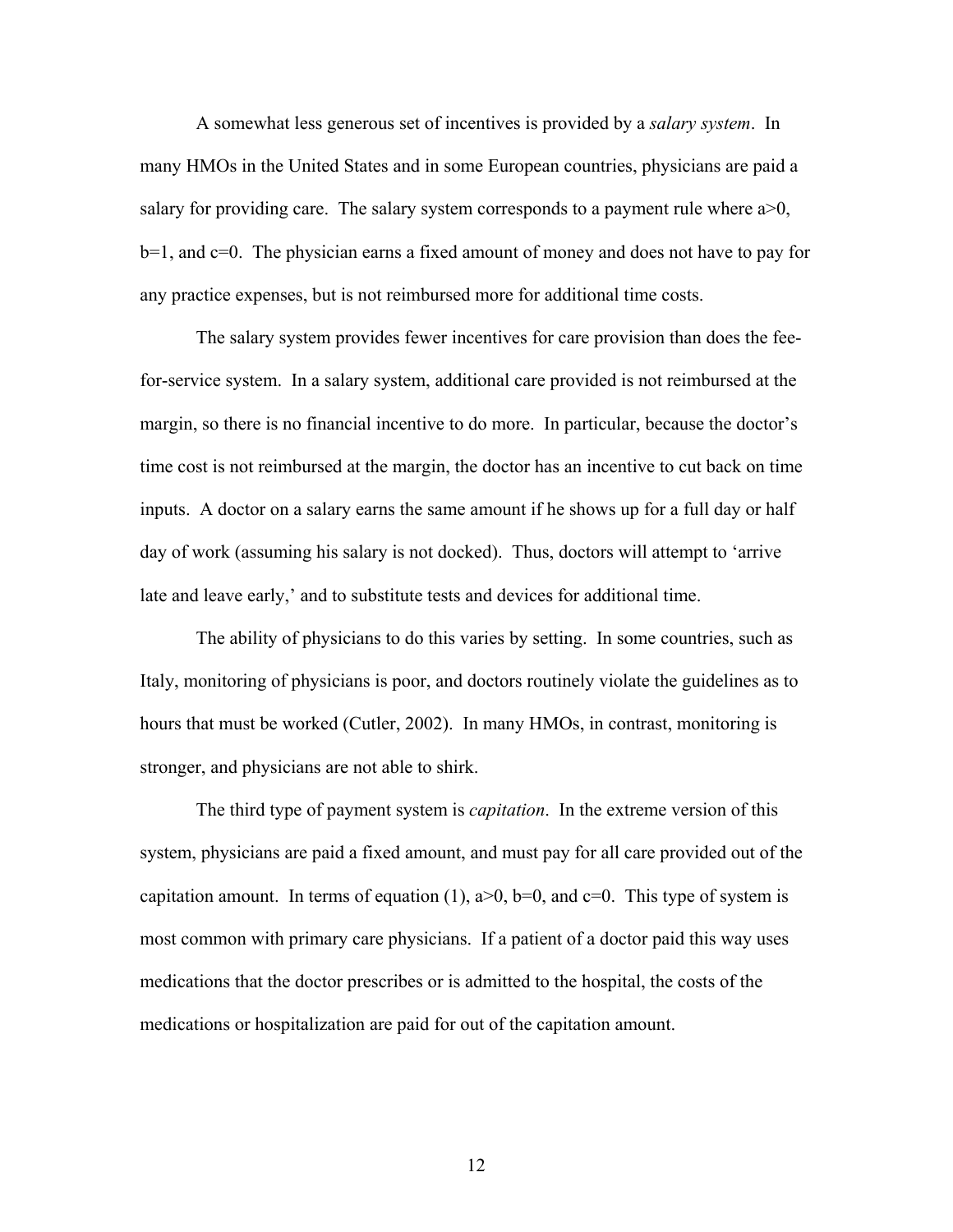There are a complex array of capitation systems used in practice. Some physicians are capitated for care used in the primary setting, medications, and nonemergency hospitalizations, but not for emergency hospitalizations. Others are capitated for all costs, but have reinsurance for very expensive patients. Still others have varying degrees of capitation depending on total spending in the practice as a whole.

Regardless of the specifics, capitated systems have the feature that physician earnings are negatively related to the amount of care provided. Doctors that do more earn less. Not surprisingly, the incentives of this system are the weakest (as shown in figure 6). A purely profit maximizing doctor paid a capitation rate would not see patients at all and would not provide any care. Of course, HMOs monitor physician behavior, and patients will find other doctors if no care is provided, meaning that future income will decline. Thus, the example is grossly exaggerated. But it shows the nature of the incentives.

In addition to varying across payers, reimbursement systems in the United States have changed over time. Figure 6 illustrates the evolution of these systems. Historically, both Medicare and private insurers reimbursed services on a fee-for-service basis. The reason for this was practical. When private insurers started to cover medical care, they did not know how to pay for care; medical care was separate from insurance. Doctors had list prices, however, and so insurers paid those prices. This ultimately turned into the fee-for-service system.

Over time, both Medicare and the private sector have moved away from fee-forservice payment. Medicare currently pays physicians on a fee schedule, based loosely on the estimated cost of services provided. In a number of detailed studies, the government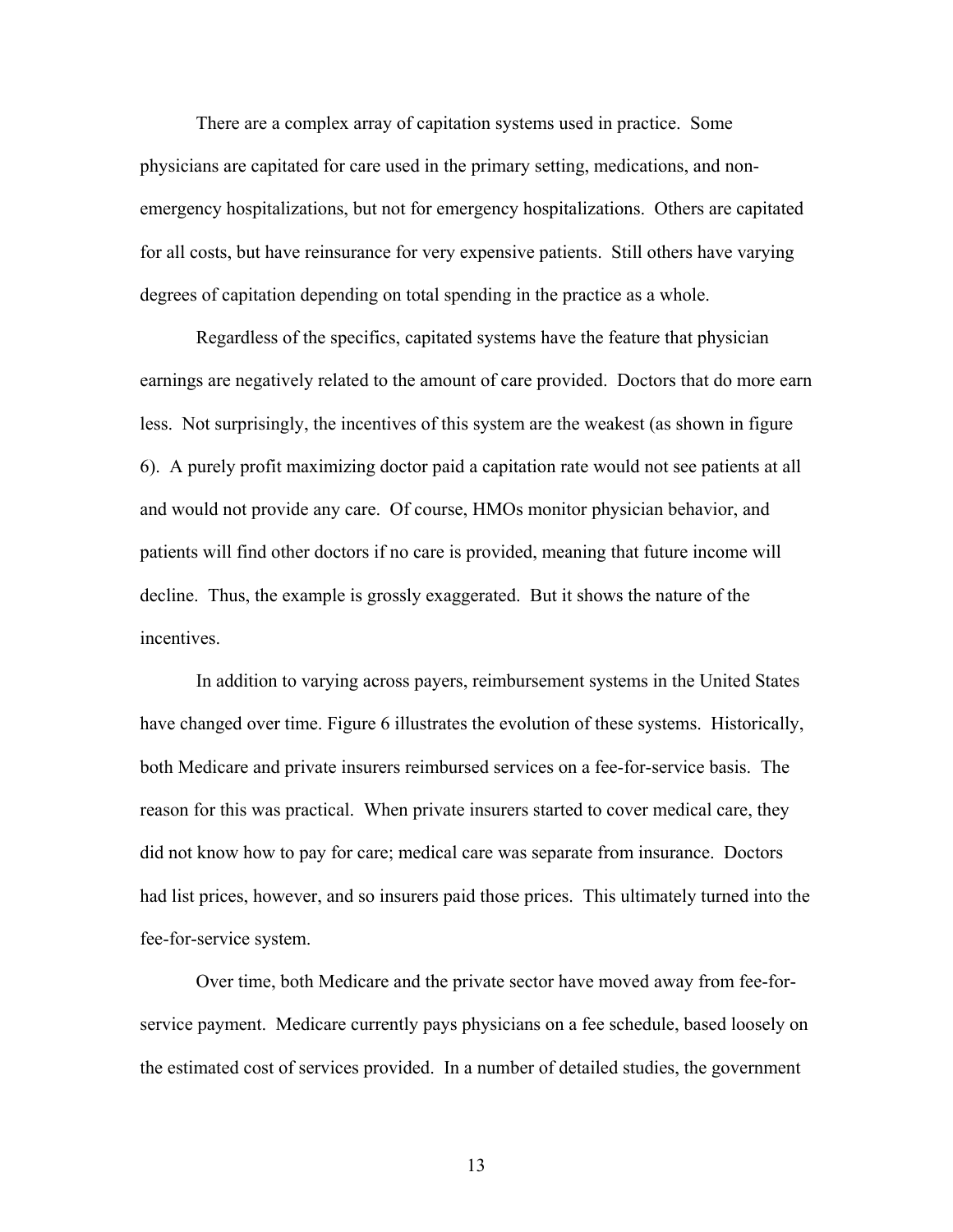attempted to determine the cost of different services, and now reimburses physicians on that basis. The payment is still per service performed, but is somewhat less generous than it once was.

Bigger changes have occurred in the payment system for hospitals. Since the early 1980s, payment for Medicare patients admitted to hospitals has been under a partially capitated system termed the Prospective Payment System, or PPS. When a Medicare patient is admitted to a hospital, the hospital reports the diagnosis the patient received and whether a surgical procedure was performed or not. These two attributes are used to classify patients into one of about 470 Diagnosis Related Groups, or DRGs. The payment received for the patient depends only on the DRG, not the specific services provided (other than how the surgical/non-surgical distinction affects DRG coding).

An example illustrates how this system works. Consider the treatment of patients with acute myocardial infarction, or heart attack (see Cutler and McClellan, 1996). A patient with a heart attack will almost always be admitted to a hospital. Upon admission, the hospital will administer a number of medications, including aspirin, beta blockers, and potentially thrombolytics. Under the old fee-for-service payment system, each of these medications would be reimbursed separately. In the DRG system, there is no additional payment for providing them.

Many patients with a heart attack receive cardiac catheterization, a diagnostic procedure that measures the extent of blood flow to the heart. Catheterization is a surgical procedure; hence patients receiving a catheterization will be in a different DRG than patients who do not receive catheterization. The exact cost of the catheterization is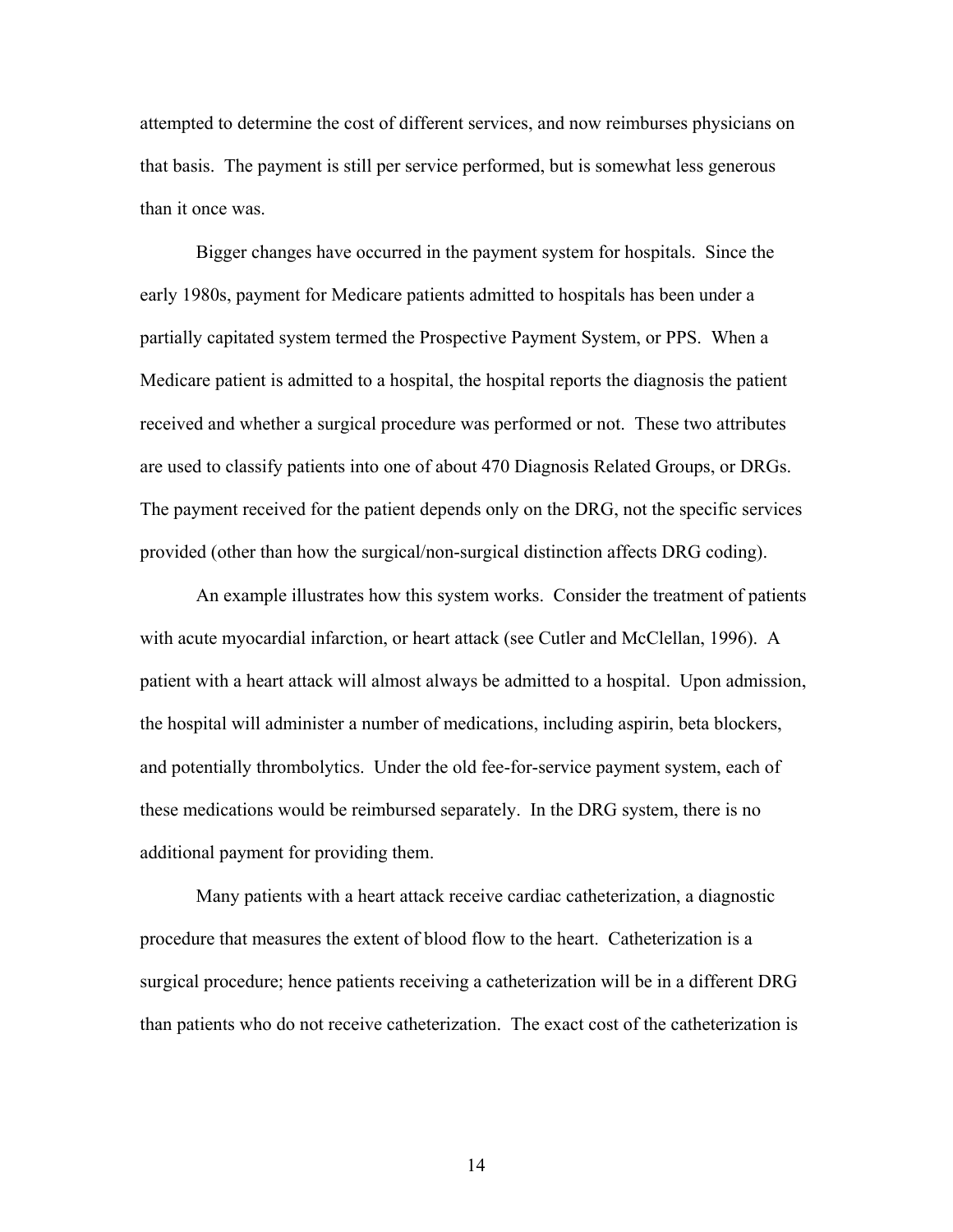not a factor in payment, however; a hospital that takes longer for each catheterization will receive no more money than a hospital that takes less time.

Depending on the results of the catheterization, additional procedures may be performed. Bypass surgery is a procedure to reroute blood flow around the blocked area in the coronary arteries. Angioplasty is used to clear the original blockage and restore blood flow in the arteries. Each of these procedures moves the patient into a more highly reimbursed DRG. But the specifics of the services provided – the type of catheter, the number of recovery days in the hospital, and the follow-up tests, are not reimbursed separately.

In the DRG system, therefore, heart attack patients will be classified into one of four DRG groups: those medically managed only (without any surgical procedures); those who receive cardiac catheterization but not bypass surgery or angioplasty; those who receive bypass surgery; and those who receive angioplasty.<sup>3</sup> The incentives of this system are therefore relatively strong to perform surgery, but weak to perform additional non-surgical care in hospitals.

In the private sector, reimbursement is more variable. Some physicians are paid on a fee-for-service basis, although usually one where the payments are substantially less generous than they were formally. More common is for physicians to be paid on a salary basis, or by full or partial capitation. Hospital payments are generally along the lines of Medicare, with a payment per admission (using the DRG system) or per day of care received (a per diem system). In the latter methodology, the payment does not vary with the services provided in each day. Thus, intensive care in the stay is discouraged, while

<sup>&</sup>lt;sup>3</sup> There is a little variation in these groups between patients with complications and those who do not have complications, but this is based on diagnoses of the patient, not treatments provided.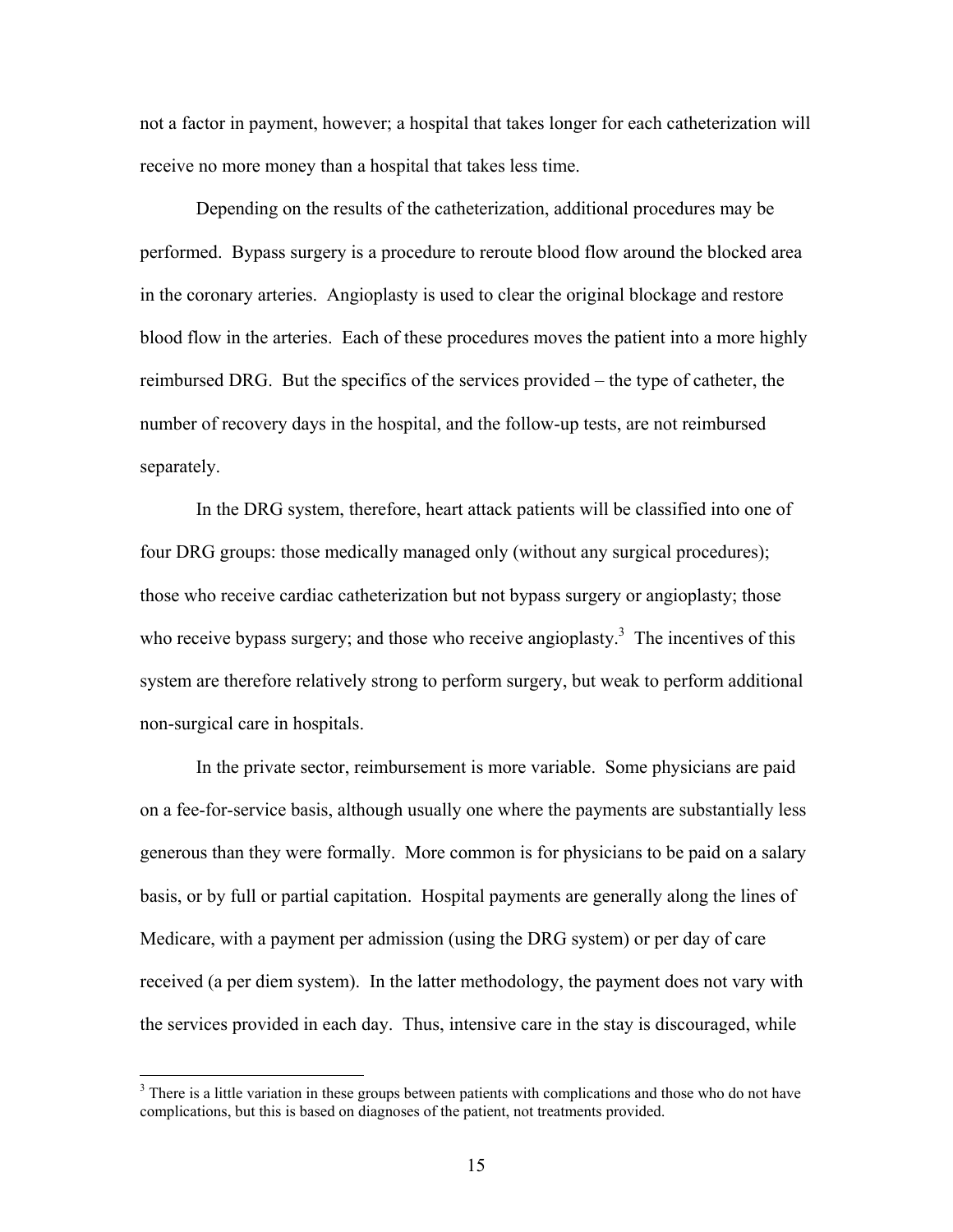marginal days of care are not so heavily penalized. For both hospitals and physicians, the rate of payment is generally lower in the private sector than in Medicare. As a result, the incentives for limited service provision are even stronger.

#### **A. Evidence on Reimbursement Incentives**

How much do these incentives matter? A large literature has examined the response of services provided to physician payment incentives (see Cutler and Zeckhauser, 2000, for a summary). The issue is complicated because the incentives of patients may be different from those of physicians: doctors may have incentives to provide less care, but patients may want more. The equilibrium in such a situation is unclear. Still, the literature shows unambiguously that reimbursement incentives do affect the amount of medical care provided.

The strongest evidence for this effect comes from work of Mark McClellan (199x), based on the experience of the Medicare program. McClellan looked at how surgical and non-surgical hospital admissions changed after the Prospective Payment System was implemented. Recall that surgery increases the DRG payment the hospital receives; thus, surgical admissions should rise after Prospective Payment. Non-surgical admissions were predicted to fall, however, because the elimination of fee-for-service reimbursement made those admissions less generous.

Figure 7 shows admission rates for surgical and non-surgical admissions before and after the implementation of Prospective Payment. The results strikingly confirm the theory. Admissions for non-surgical patients fell substantially with the implementation of Prospective Payment; the decline was about 40 percent. Surgical admissions rose by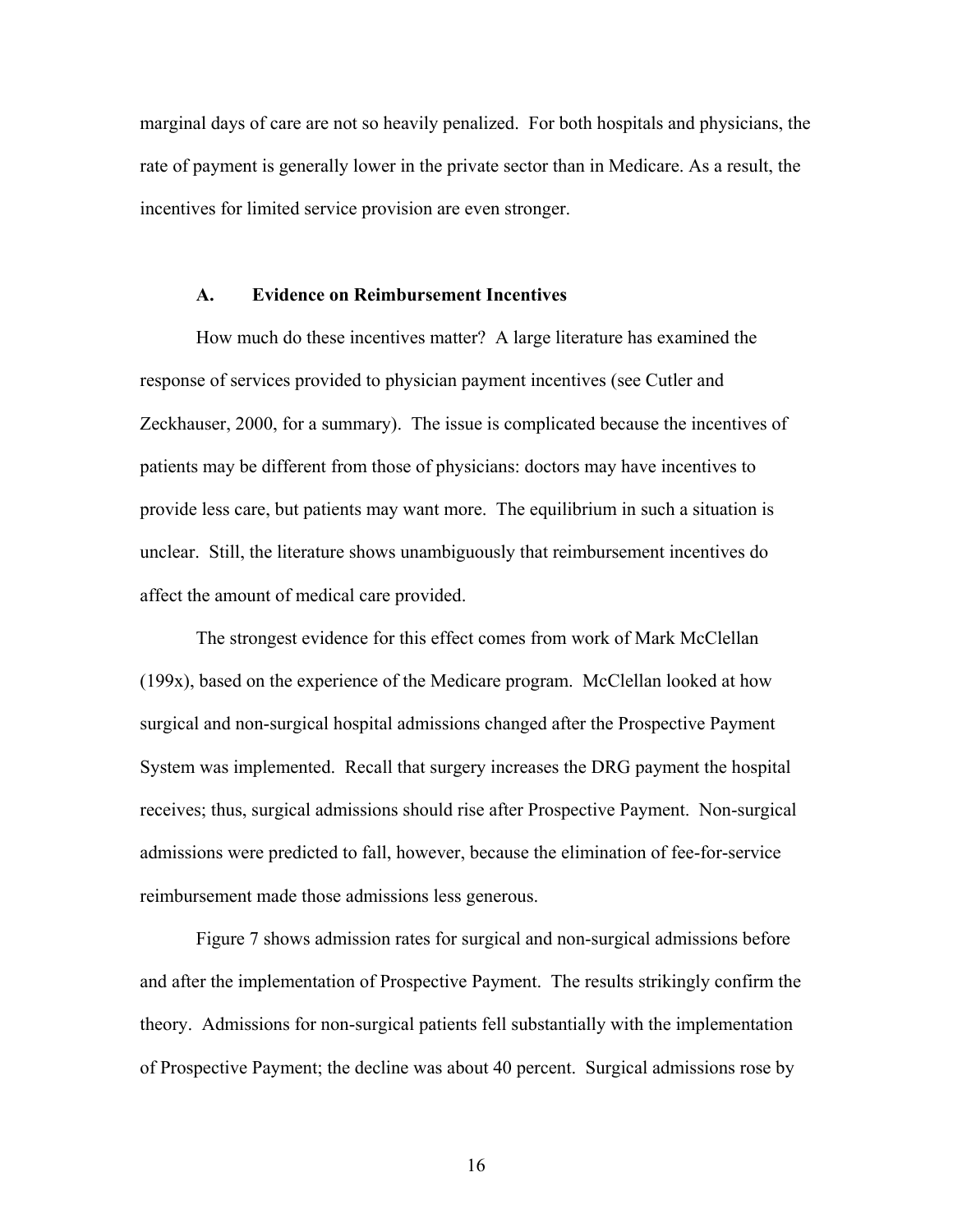nearly the same percent. The timing of this change is perfectly coincident with Prospective Payment.

Evidence from managed care in the private sector shows major reductions in hospitalization rates and lengths of hospital stay in response to those incentives (Glied, 2000). Admission rates in managed care plans are well below rates in fee-for-service plans, and lengths of hospital stay are shorter as well. The total saving in hospital care is about 20 percent. Some of this difference is certainly due to reimbursement incentives, although direct regulations on use of care (described in the next section) are important too.

Overall, the United States medical care system has become substantially less generous in payment for care in the past two decades, and this has affected the care provided. How the incentives in the US system compares to other countries, however, is not generally known.

#### **IV. Access Rules**

 Access rules are among the most complex areas of medical care. There are myriad varieties of medical services that can be provided, with different rules for each. For example, patients may have different access to primary care, mental health specialists, and orthopedists. We synthesize the access rules in three parts. The set of services covered by insurance is the first element. Are prescription medications covered by the policy or not? We discussed variations in coverage above. We focus here on two other parts of access: financial payments that individuals have to make when they use care (termed cost sharing); and non-financial barriers to the use of services.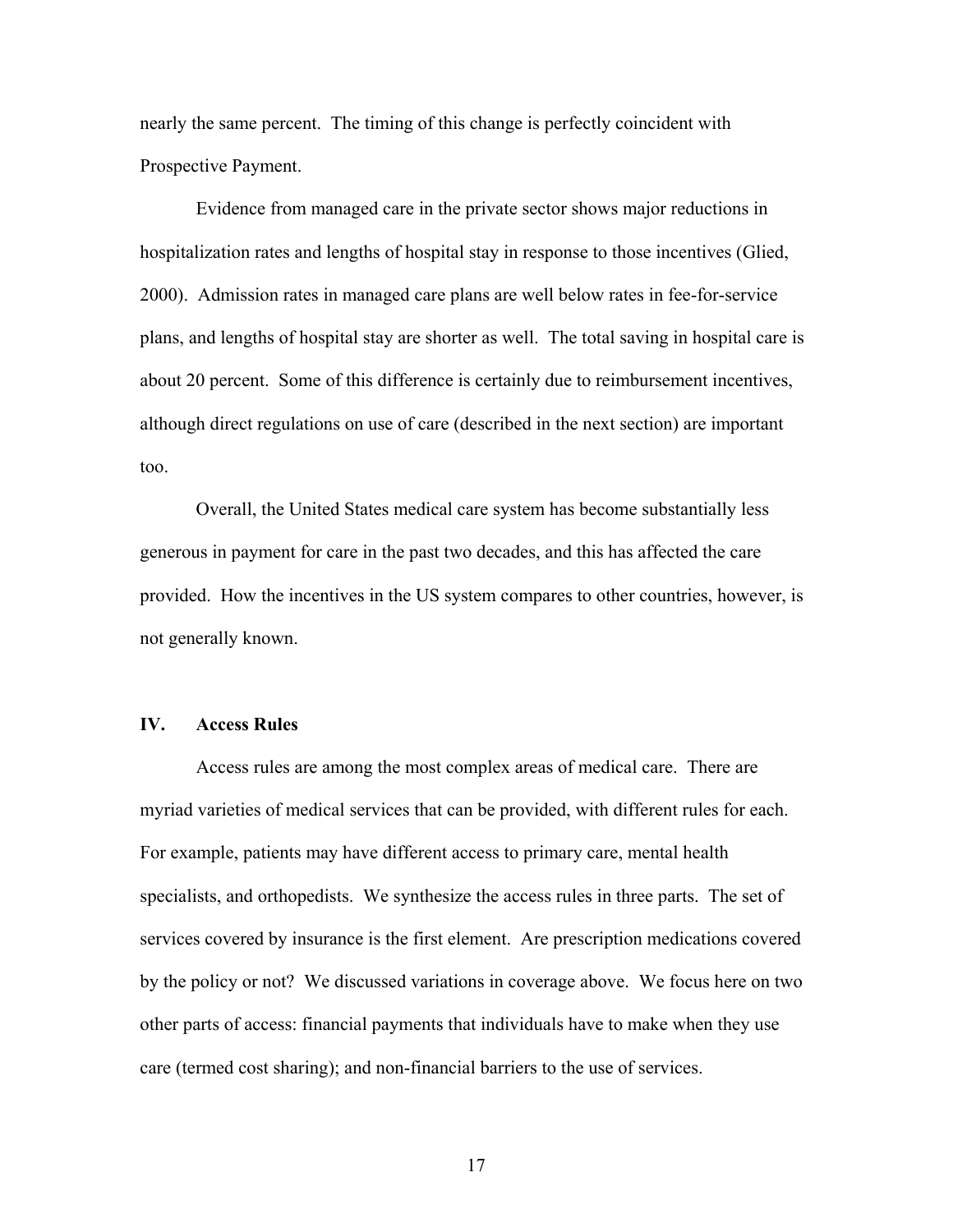#### **A. Cost Sharing in Insurance**

All insurance policies require patients to pay something when they access care. Cost sharing evolved as a way to limit moral hazard – excessive use of medical services only because they are insured. Since its beginnings, cost sharing has become much more elaborate.

Traditionally, private insurance policies had a varying schedule of patient payments. A typical private schedule is shown in figure 8. The deductible is the amount that a patient paid before insurance covered any care. A typical insurance policy had a deductible of about \$500. After the deductible, costs were split between the insurer and the enrollee. The share of enrollee payments is termed the coinsurance rate; a standard coinsurance rate was 20 percent. Coinsurance would continue until the patient reached a specified maximum, termed the stop-loss. Past this point, the insurer would pay all the costs of medical care. A common stop-loss was about \$1,500.

The optimal insurance policy balances risk sharing against moral hazard. Making individuals pay more for medical care reduces the amount of moral hazard. But it also increases the financial risk that people are exposed to. In the optimal policy, these gains and losses are equal at the margin – a small increase in coinsurance rates leads to as much loss from increased risk as it brings in benefits from reduced moral hazard.

In practice, the tax system subsidized generous insurance, and thus tilted policies towards being overly generous (Feldstein, 1973). Employer-payments for health insurance are not counted as income for tax purposes, while individual payments are. It was noted above that this provides incentives for people to have employer-based policies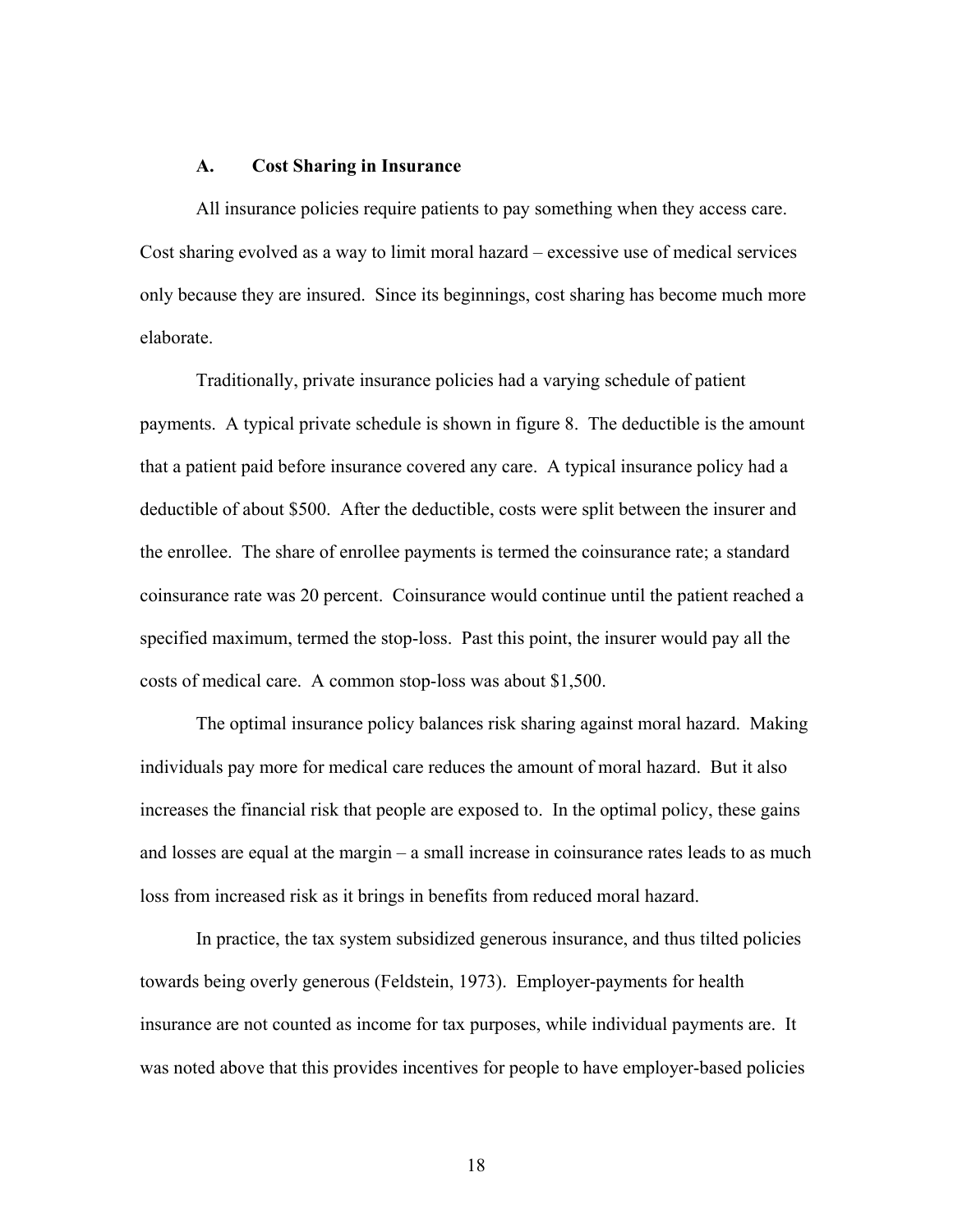rather than individual policies. In addition, it encourages running as much money as possible through insurance rather than leaving costs to be paid for out-of-pocket, since insured services are paid for with pre-tax dollars rather than post-tax dollars. This leads to a welfare loss – too little moral hazard, and not enough risk sharing.

A substantial literature has examined the impact of this tax subsidy on overall medical spending and the losses to the economy. Martin Feldstein pioneered these calculations in the 1970s, and since then others have pursued this line of analysis. Determining a final value for the impact of the tax subsidy on spending is complex, since the chain of causal events is long. The tax subsidy influences the structure of insurance policies, which in turn affects how much care people use, and thus medical spending. A consensus estimate is that total medical spending is perhaps 5 to 10 percent higher as a result of the tax subsidy (Cutler, 2002).

The traditional Medicare program has the opposite problem. Cost sharing in the Medicare system is very high, particularly for catastrophic expenses. It was already noted that Medicare does not cover outpatient prescription medications, leading beneficiaries to face substantial risk. In addition, cost sharing for the set of covered services is high.

Table 4 shows the cost sharing provisions in Medicare in detail, and figure 8 shows the schedule of payments for a 'typical' enrollee.<sup>4</sup> Beneficiaries who use outpatient services have a deductible of \$100 and a 20 percent coinsurance rate above that. The \$100 deductible is not particularly large, but the coinsurance occurs without limit. This exposes Medicare beneficiaries to substantial risk – far more than in the

 $\overline{a}$ 

<sup>&</sup>lt;sup>4</sup> We assume the person has one hospitalization during the year and no laboratory tests or mental health care utilization.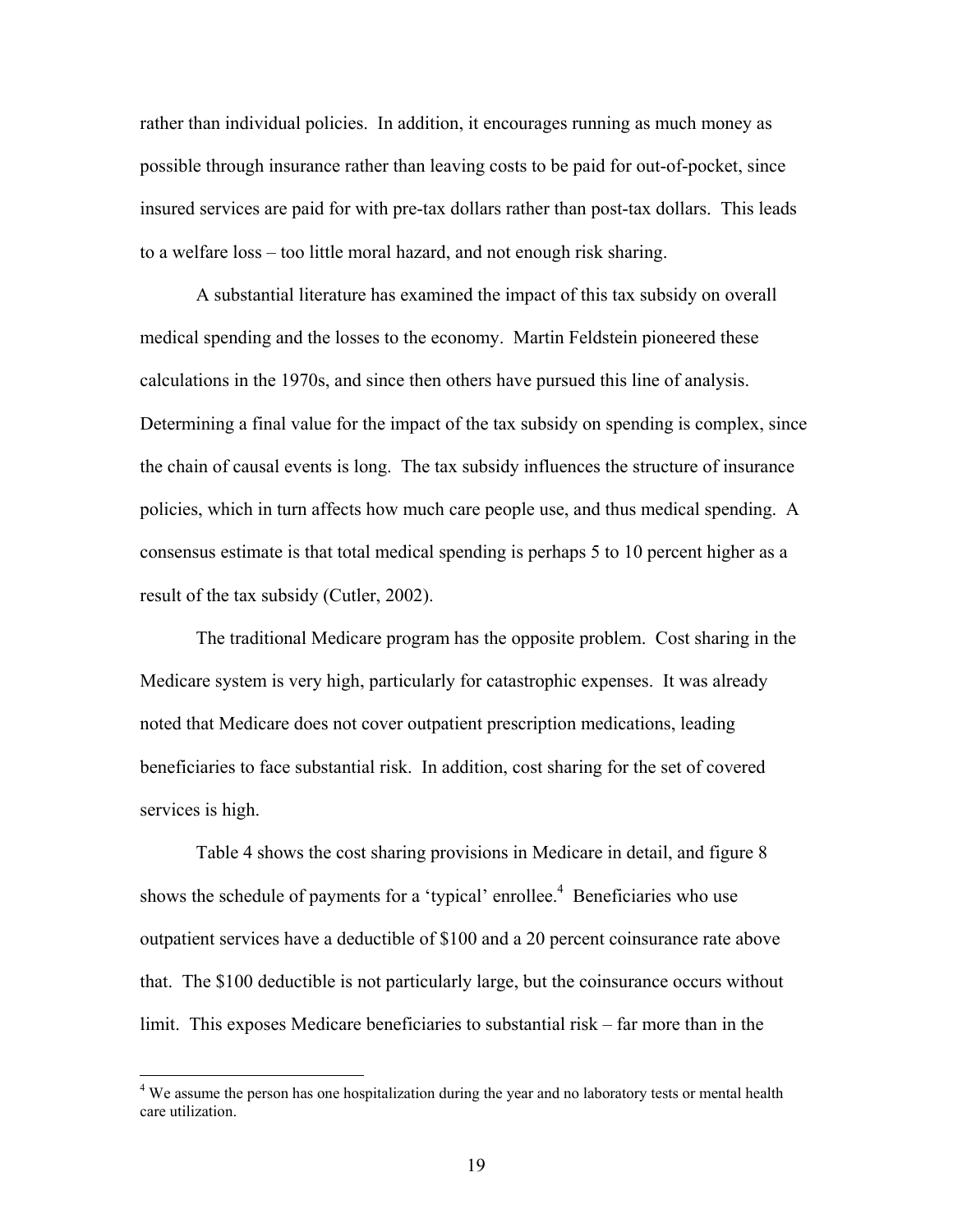private sector. Hospital cost sharing is also perverse. Medicare beneficiaries face a deductible equal to one day of hospital care, about \$800 currently. This is very high by private standards. After the deductible is paid, Medicare pays for the entire amount for the next 60 days of care. Beyond the 60 day window, beneficiaries face increasing amounts of cost sharing for the next 30 days, and then no further government reimbursement,<sup>5</sup> again exposing beneficiaries to large financial risk. By any calculation, the traditional Medicare program leaves people with far more financial risk than is optimal.

In response to this high degree of risk bearing, it is natural for Medicare beneficiaries to want more coverage than Medicare provides. For the low income population, Medicaid provides this additional insurance, paying for the cost sharing required by the perverse Medicare reimbursement schedule.

The higher income population does not qualify for Medicaid, but receives supplemental coverage in other ways. Some employers provide retiree health benefits that pay for the cost sharing required by Medicare. Others purchase individual insurance policies that supplement Medicare, termed "Medigap" insurance. Still others enroll in HMOs, which have lower cost sharing. All told, about three-quarters of the elderly have some supplemental insurance, through Medicaid or private supplements.

Both employer and individual supplements provide first dollar coverage – there is generally no cost sharing for hospital or physician services. The reason why first dollar coverage is the norm is subtle. First dollar coverage clearly leads to moral hazard. But a lot of the additional utilization is paid for by the traditional Medicare program, not the

<sup>&</sup>lt;sup>5</sup> Although people do have 60 lifetime reserve days that they can use. Cost sharing in those days is half of the average daily cost.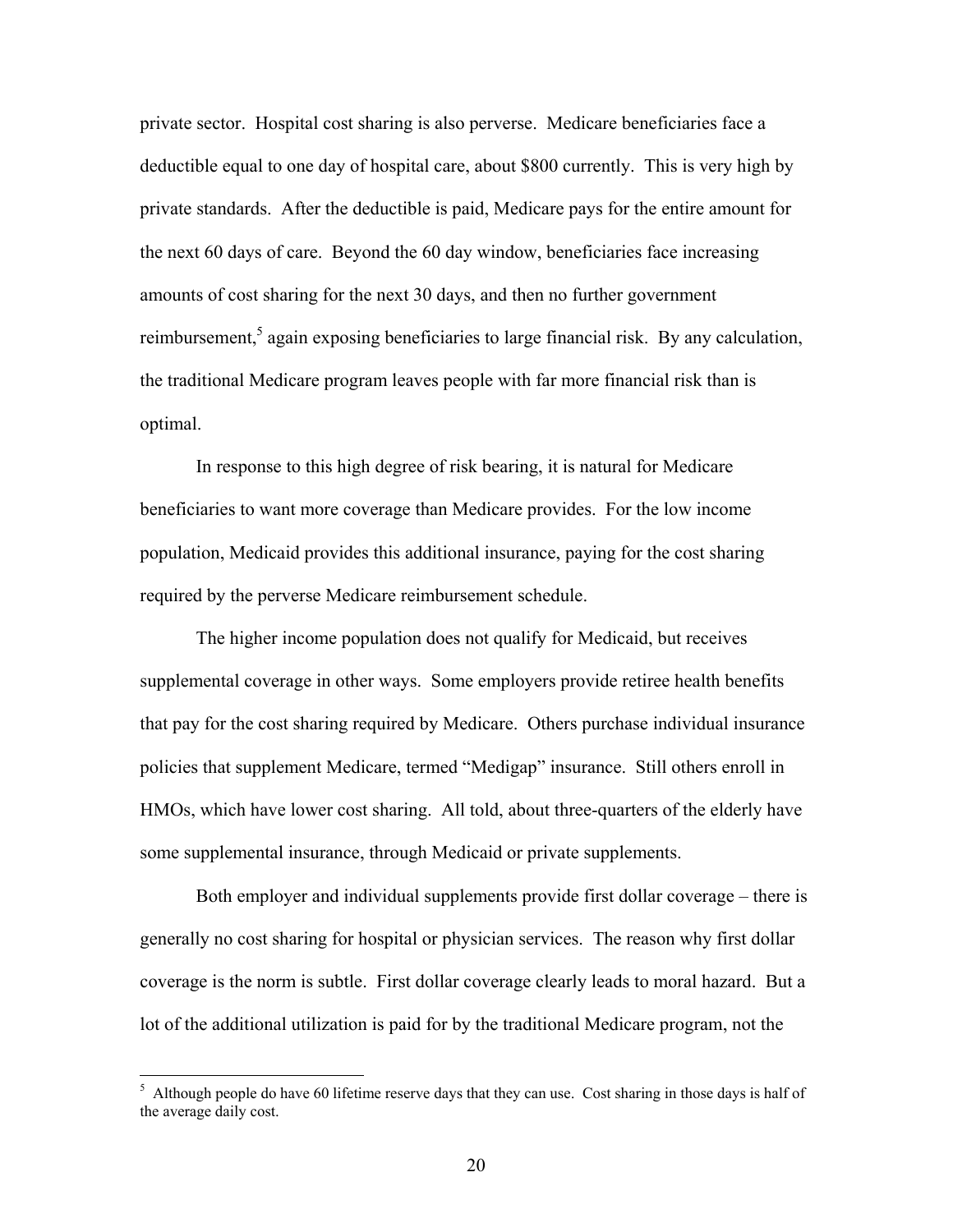supplemental insurance. A beneficiary that goes to the doctor more as a result of having supplemental insurance pays for only 20 percent of the additional use in the insurance premium; the remaining 80 percent is covered by Medicare.

As a result, the cost of Medicare is much higher than it would be without supplemental insurance. Estimates suggest that people who have supplemental insurance cost Medicare about 20 percent more than they would without supplemental coverage (Christensen and Shinogle, 1997). Of course, a better number to know is the additional spending beyond what Medicare would optimally spend if it were configured with the most appropriate degree of cost sharing. Since the optimal policy is more generous than the current policy, the savings from the optimal policy are lower. There are no estimates of these savings, however.

#### **B. Non-financial Restrictions**

All insurance plans impose some non-financial barriers to access medical care. People need physician approval before they can receive prescription medications or be admitted to a hospital, for example. But some plans have additional barriers to the use of care.

In the Medicare program, there are essentially no barriers to the use of care. Patients can see whatever doctor they want at whatever time they want. Referrals are not required, and no providers are out of bounds. <sup>6</sup> This led to an era of substantial increase in services provided. Recently, reimbursement has moved away from a pure fee-for-service

<sup>&</sup>lt;sup>6</sup> This presents an interesting contrast with the extent of cost sharing, which was noted above to be very high. If the traditional system were all that people had, there would be conflicts between people who want to spend less, and doctors with incentives to do more. Because so many people have supplemental insurance, however, there is little restraint on care from the patient side.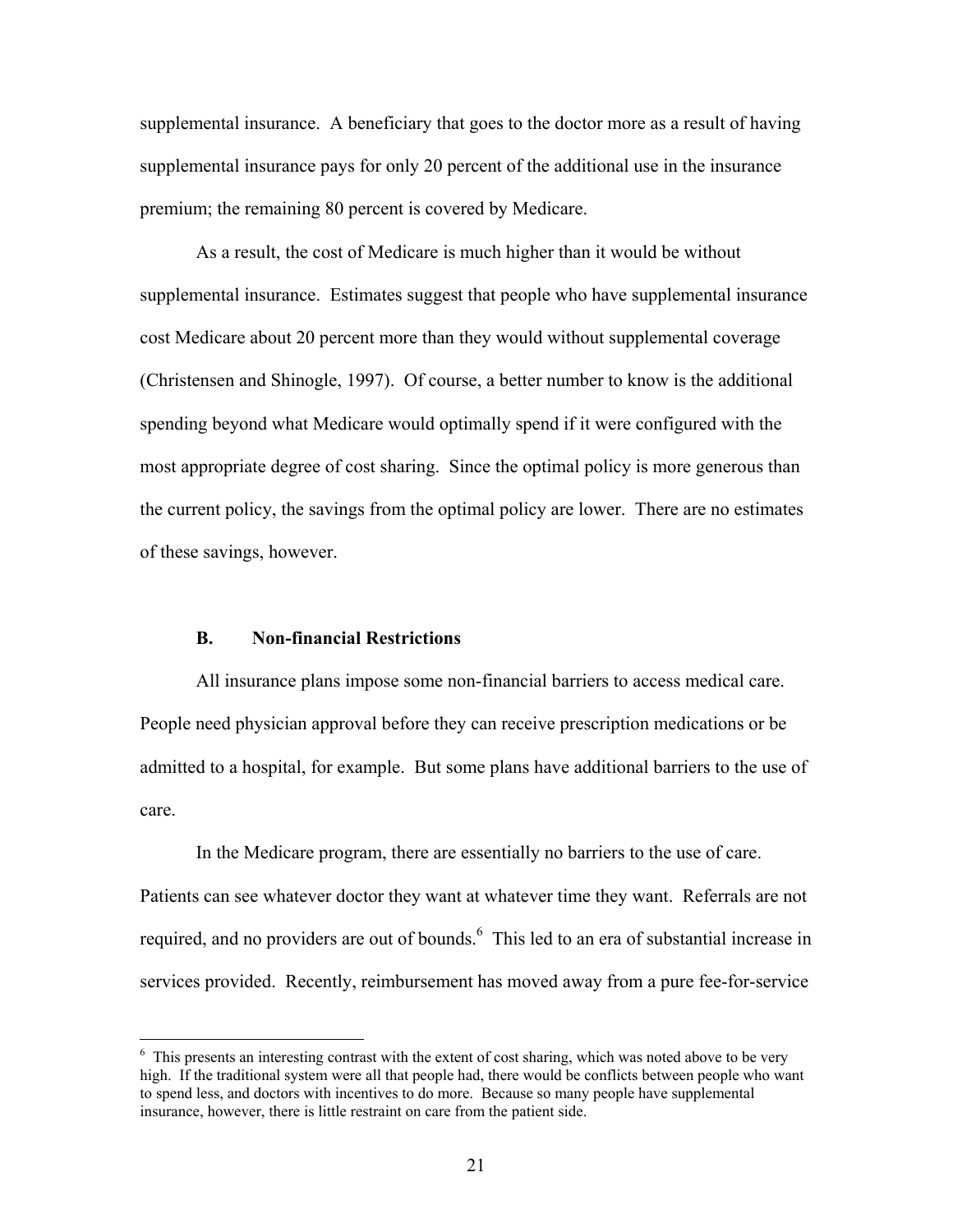basis into a more capitated basis, providing some incentives for doctors to do less. But the patient side is still very generous.

There are substantially more barriers to receipt of care in private insurance. The most important barriers are in managed care plans. Managed care was noted in passing earlier, but is particularly relevant at this point. We provide a taxonomy of managed care in Table 5.

 The most limited managed care arrangement is a "managed" indemnity insurance policy. It bundles a traditional indemnity policy with some *utilization review* – monitoring of providers to restrict the services that are performed and deny or reduce payment. For example, many insurance plans require that non-emergency hospital admissions be pre-certified. Utilization review can be conducted on an individual basis, as in tissue review committees, or on a statistical basis, by monitoring a physician or hospital's overall utilization. As Figure 9 shows, managed indemnity insurance, though non-existent in 1980 but claimed a 41 percent share of private insurance coverage by 1992. The share has fallen to 22 percent today.

 Preferred Provider Organizations (PPOs), a second type of managed care, form a network of providers, including physicians, hospitals, pharmaceutical companies, and others, and control costs by securing discounts from them. The quid pro quo for the discounted fee is that insured participants are steered to in-network providers. Out-of-network providers may get reduced coverage on a limited basis (with higher cost sharing, for example) or may not be covered at all. In 1991, the typical PPO had an innetwork coinsurance rate of 10 percent and an out-of-network coinsurance rate of 20 percent. PPOs usually impose pre-authorization requirements as well, though they are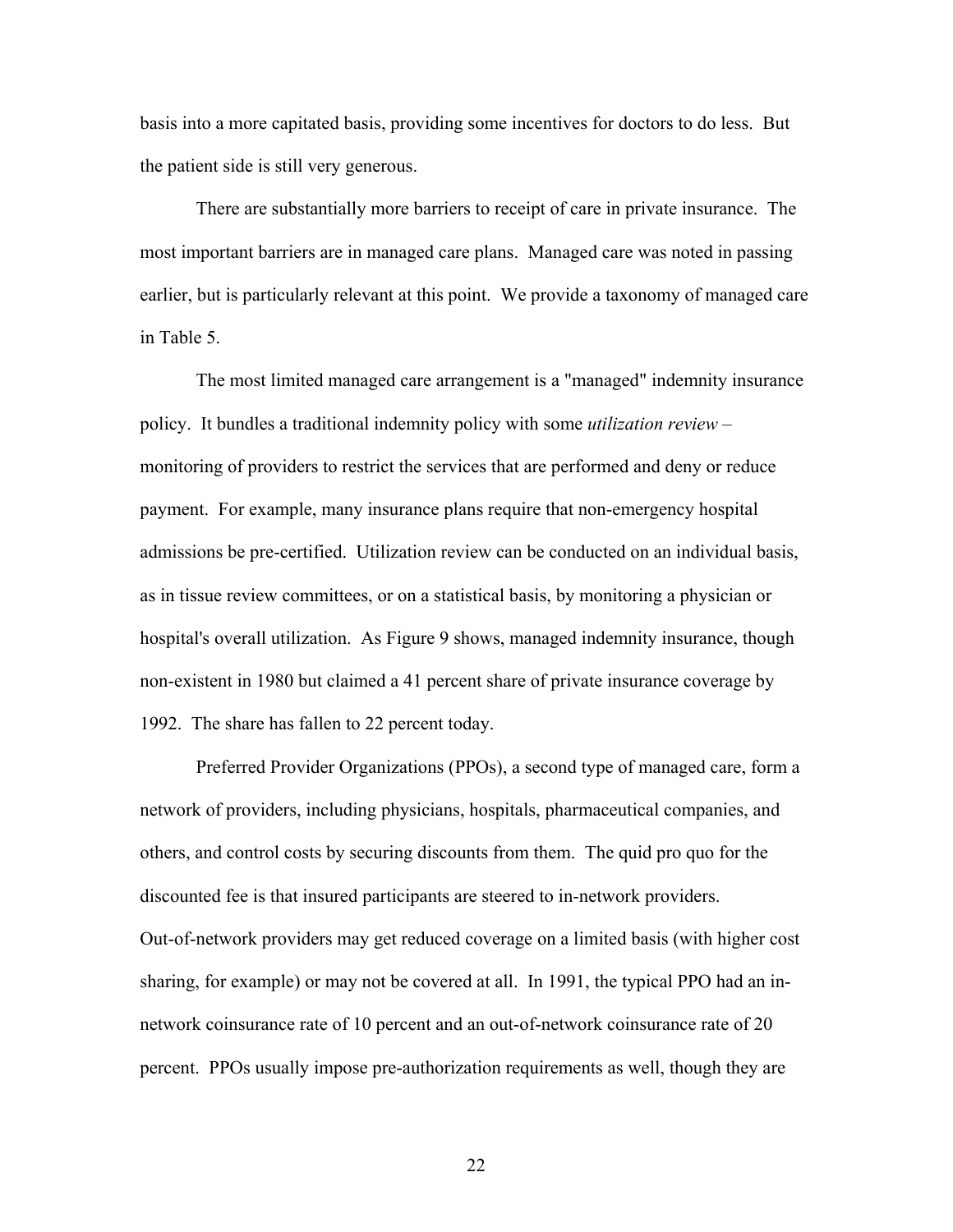rarely especially strict. As Figure 9 shows, PPO enrollment, zero in 1980, now makes up about one-quarter of the privately insured population.

 Full integration creates the strongest link between insurance and provision. In the United States, these merged entities are called health maintenance organizations (HMOs). There are two major types of HMOs. Within a group/staff HMO – the most common form, with Kaiser being the best known example – physicians are paid a salary and work exclusively for the HMO. The HMO may have hospitals on contract, or may operate its own hospital. Independent Practice Associations (IPAs), or Network Model HMOs, represent a more recent innovation in managed care.<sup>7</sup> These plans neither employ their own physicians nor run their own hospitals. Instead, they contract with providers in the community.

 HMOs employ a range of mechanisms to limit utilization. They reflect the traditional economic instruments of regulation, incentives, and selection of types. HMOs frequently regulate physicians' practices, for example limiting the referrals they can make or the tests they can order. In addition, there are financial incentives for physicians in HMOs to do less, as noted earlier. Moreover, HMOs monitor the services that physicians provide. They may reward parsimonious resource use directly with compensation, though more likely with perks or subsequent promotion. Extravagant users are kicked out of the network. Finally, since physicians differ substantially in their treatment philosophies, HMOs can select physicians whose natural inclination is toward conservative treatment.

<sup>&</sup>lt;sup>7</sup> Some IPAs are older, but that form gained popularity only recently.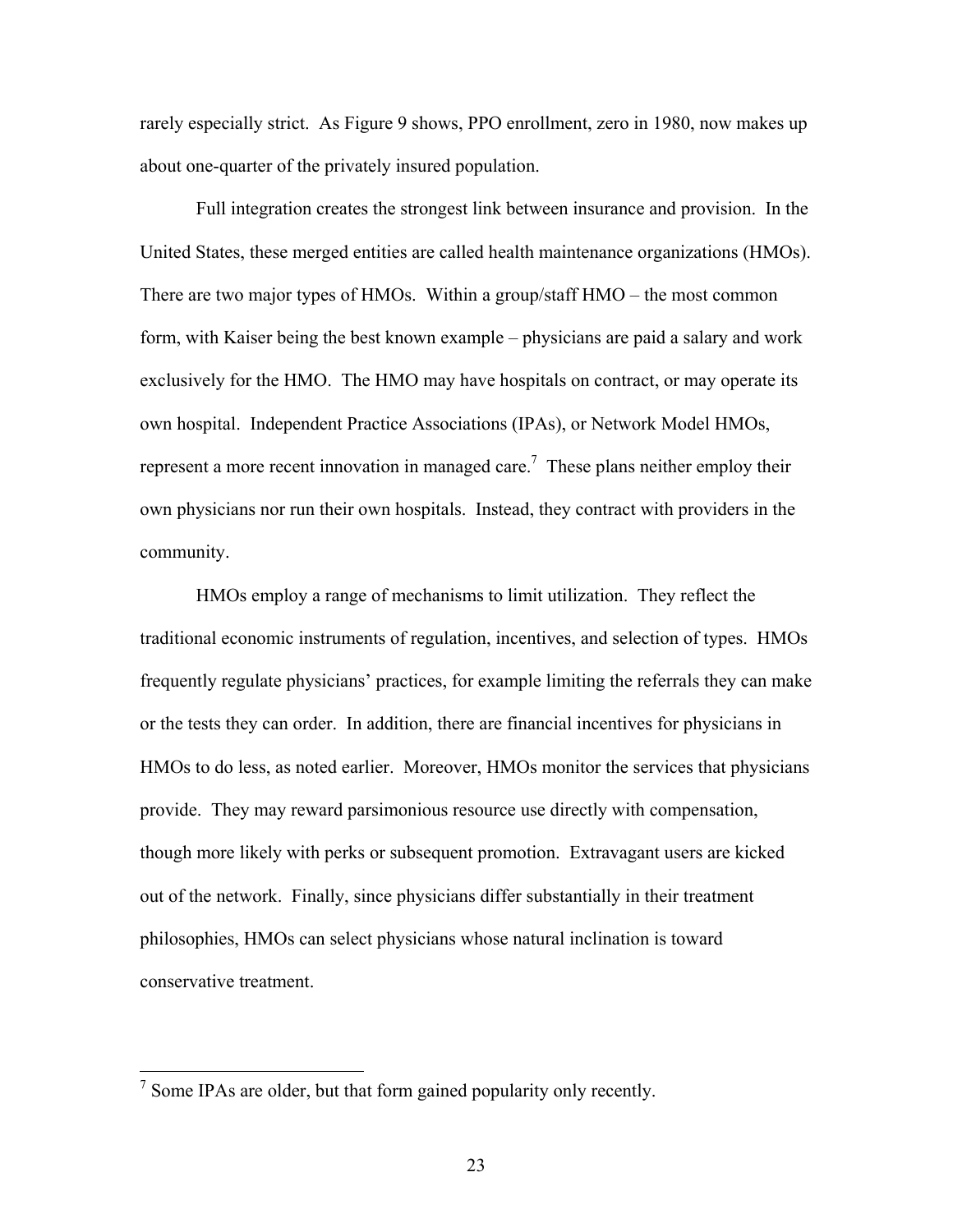In some HMOs, patients can go outside of the network and still receive some reimbursement. This is termed a Point of Service [POS] option. But reimbursement outof-network is not as generous as reimbursement within. Use of non-network services, for example, frequently requires a deductible followed by a 10 to 40 percent coinsurance payment.

 The sweeping nature of insurer-provider interactions is indicated by figure 9 (see also Glied, 1998). In 1980, over 90 percent of the privately insured population in the United States was covered by "unmanaged" indemnity insurance. By 1996, that share had shrunk to a mere 3 percent. HMO enrollment of all forms (including POS enrollment) has increased from 8 percent of the population in 1980 (then predominantly group/staff model enrollment) to nearly half of the privately insured population today.

 In exchange for tight access restrictions, most HMOs have very low patient cost sharing. A person might face a \$10 copayment for seeing a network physician, compared to full price for the first dollar of care in some indemnity insurance plans.

## **C. The Impact of Non-Financial Restrictions**

Managed care clearly reduces utilization of some types of care. Managed care plans have a higher ratio of primary care physicians to specialists than do non-managed care plans (Glied, 2000). In addition, non-network providers are much less likely to be seen than are network providers. Perhaps most significantly, however, these requirements allow for substantially lower prices paid for medical care. Exact data on prices in different insurance arrangements is not known, but it is not uncommon to find discounts of 30 percent on physician and hospital care for insurance plans with tight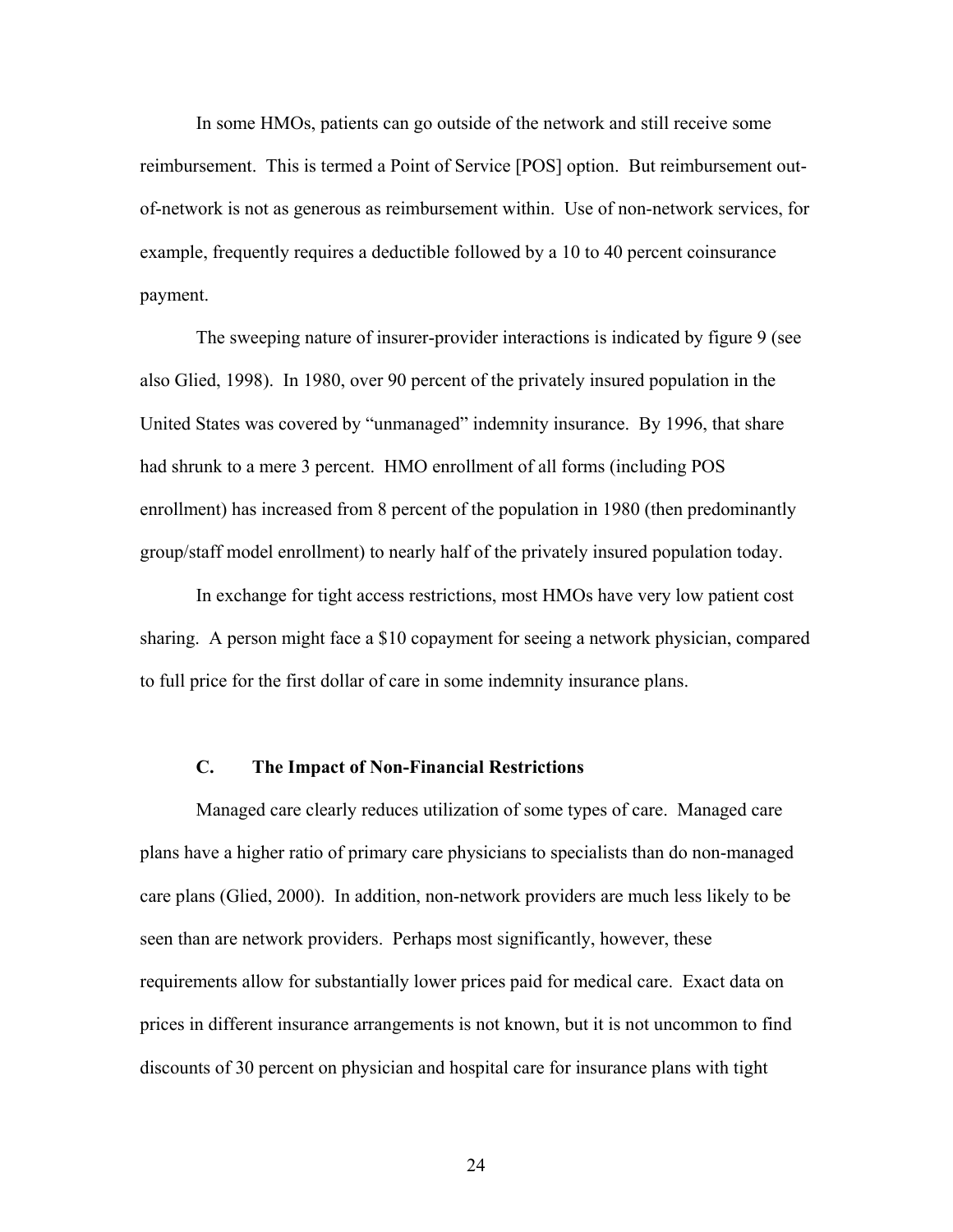networks. These price reductions are a major reason why managed care plans cost less than traditional indemnity insurance plans (Altman, Cutler, and Zeckhauser, 2003).

Further, the evidence does not suggest large adverse effects of managed care on health outcomes. Some studies find that patients are worse off, some find that they are better off, and most find they are about the same. Summary reviews of the literature suggest no outcome differences between managed care and traditional insurance policies (Miller and Luft, 1997)

Even with this profile – cost savings and no adverse impact on health -- managed care is not very popular. Utilization review is the aspect of medicine that physicians dislike the most. Doctors feel their professional integrity is challenged by these restrictions and have protested vehemently. Patients do not like managed care either, in large part because of the perception that managed care restricts they care they can receive. The widespread interest in a Patient's Bill of Rights is testament to this concern. As a result of physician and patient opposition, the extent of utilization review has changed over time. Where utilization review was common in the early 1990s, it is rarer now. Instead, managed care plans have substituted more financial incentives (such as capitation) to encourage physicians to provide less care.

#### **D. Comparisons with Other Countries**

Utilization review as we have described it is unique to the United States. But restrictions on utilization are widespread throughout the developed world. In most countries, utilization is restricted through overall limits on the availability of medical services. Canada, for example, imposes very tight controls on the number of hospitals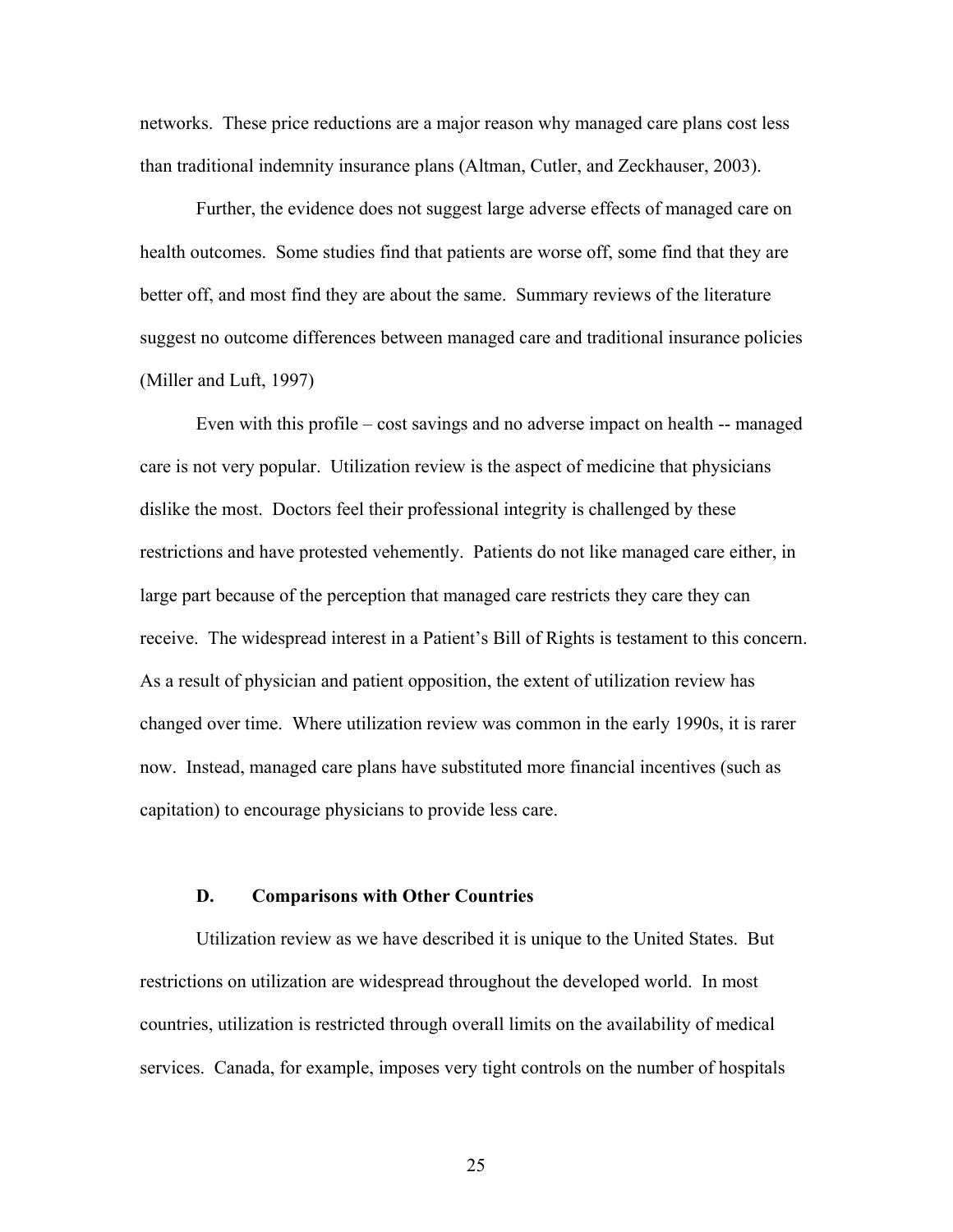that can acquire expensive new technologies. There is less technology than physicians would use by choice, so some rationing must occur. In practice, the rationing is done by physicians, who decide which patients most need access to the technologies.

The distinction between physician-driven rationing and insurer-driven rationing is fundamental in some ways, but less important in others. Physicians are certainly happier with physician-driven rationing than with insurer-driven rationing, since they make the decisions in one case but have decisions imposed on them in the other. From the social perspective, however, both methods ration access to medical care. The empirical issue is whether that rationing works well, and how much rationing is appropriate. International comparisons of medical care provided under different insurance arrangements should help to answer this question.

#### **V. Conclusion**

 Because medical care systems are complex, they cannot be easily characterized. Still, some dimensions of organization are apparent. In this paper, we highlight three important domains of medical care: the rules about coverage, reimbursement between insurers and providers, and access to care.

 While there is variability even within the United States, we suggest the following simple summary. Coverage in the United States is spotty – excellent for the elderly, but not guaranteed for the non-elderly. Historically, reimbursement of providers was very generous, and access was open as well. Increasingly, though, the reimbursement and access routes are being restricted, as insurers respond to moral hazard and the demand for cost containment.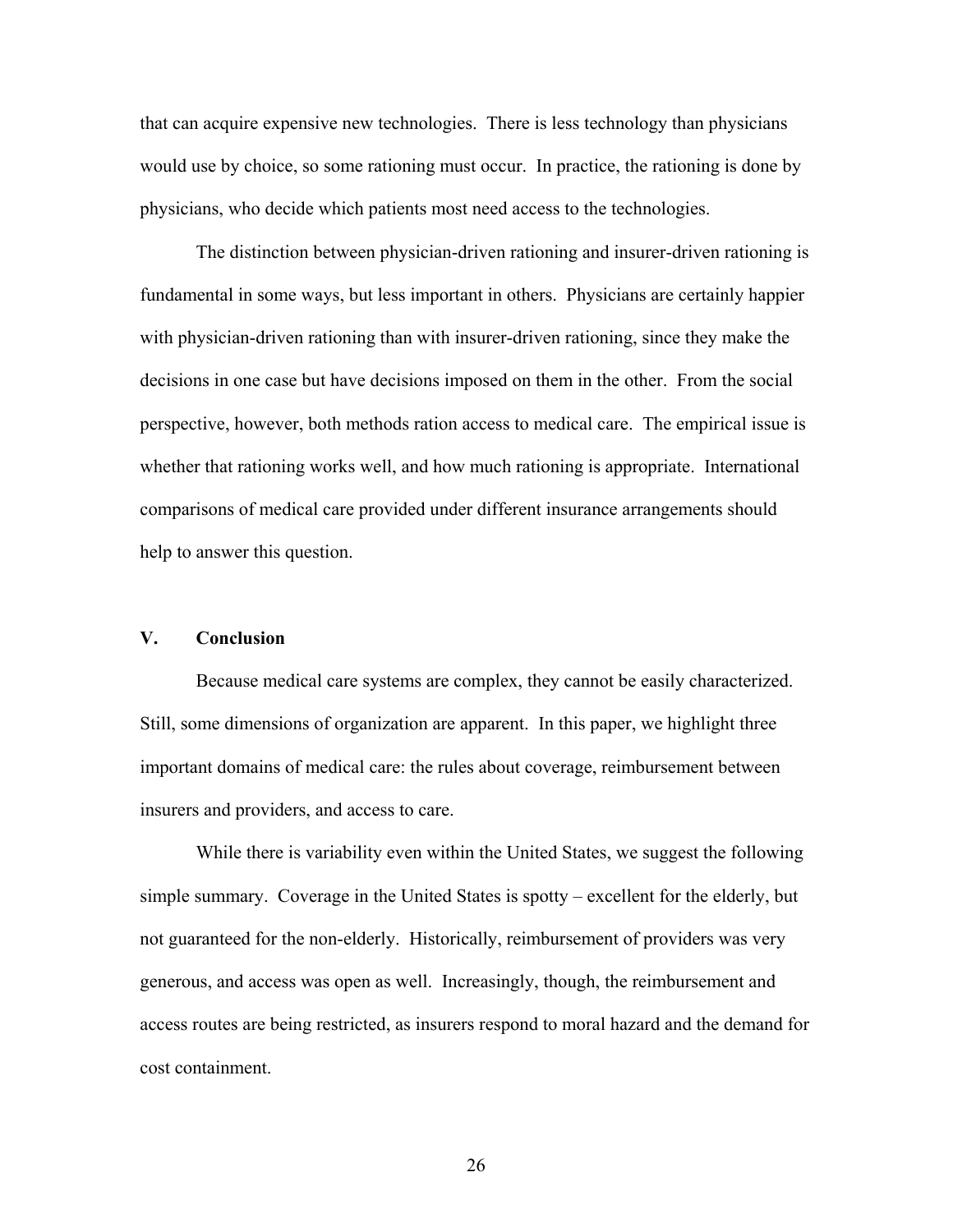The direction the medical system will go in the United States is not clear. Even in the past few years, reimbursement and access rules have changed, and coverage issues have dominated the public agenda. Changes along all three dimensions bear watching.

It is also important to extend this analysis to other countries. One of the central issues in all of health economics is determining which medical system is 'best'. Only by characterizing existing systems and comparing outcomes across countries can we make progress in this effort.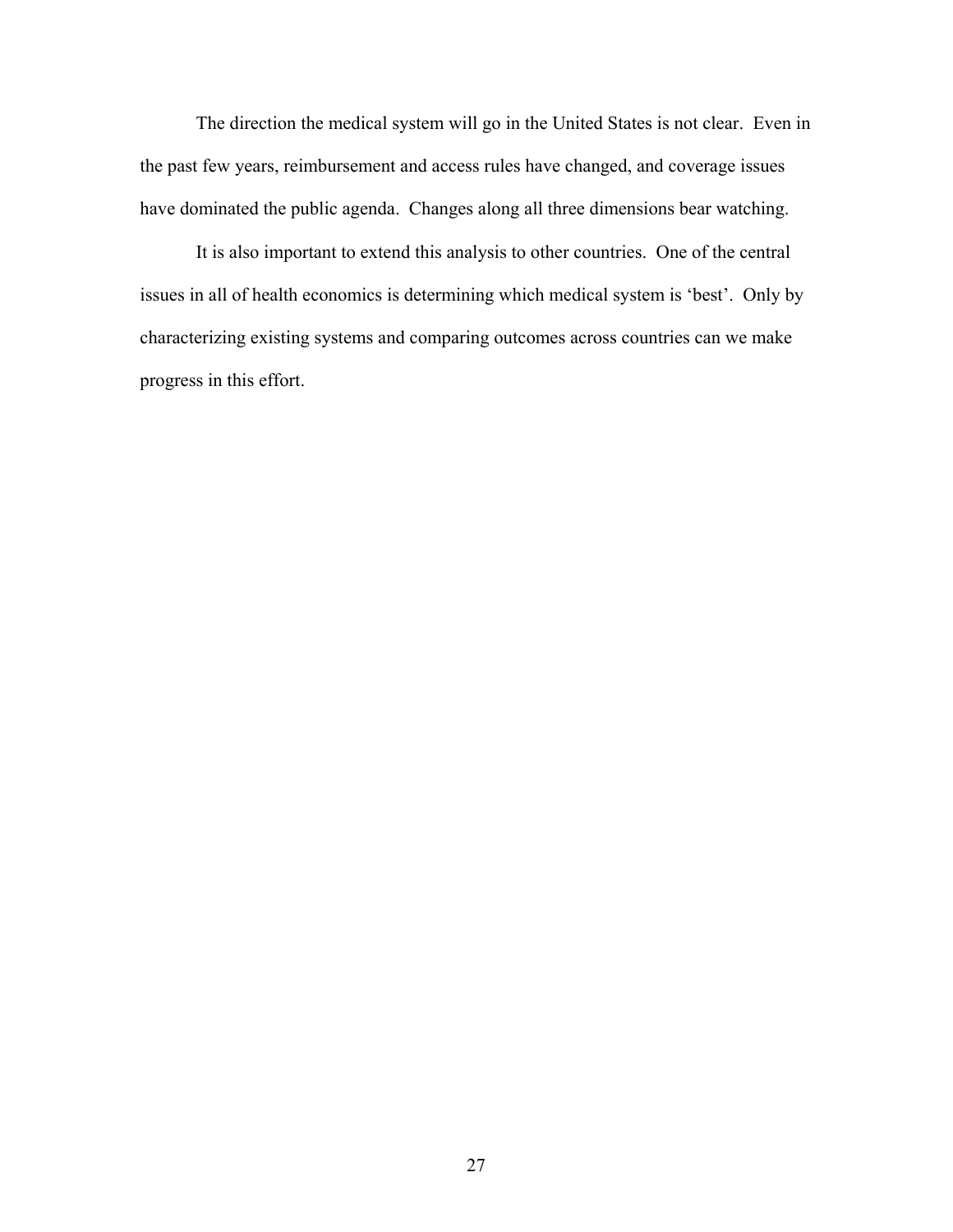### **References**

Agency for Health Care Research and Quality, *Health Care Expenses in the US Civilian Non-Institutionalized Population, 1997*, Agency for Healthcare Research and Quality, Rockville, MD, January 2002.

Altman, Daniel, David Cutler, and Richard Zeckhauser, "Patient Mix, Treatment Intensity, and Cost in Competing Health Plans", *Journal of Health Economics*, 22(1), January 2003, 23-45.

Baumol, William J., "Macroeconomics of Unbalanced Growth: The Anatomy of Urban Crises", *American Economic Review*, 57(3), June 1967, 415-426.

Christensen, Sandra, and Judy Shinogle, "Effects of Supplemental Coverage on Use of Services by Medicare Enrollees", *Health Care Financing Review*, 19(1), Fall 1997, 5-17.

Cutler, David, "Equality, Efficiency, and Market Fundamentals: The Dynamics of International Medical Care Reform", *Journal of Economic Literature*, September 2002, 881-906.

Cutler, David, "Public Policy for Health Care", in Alan Auerbach and Martin Feldstein, eds., *Handbook of Public Economics, Volume 4* Amsterdam: Elsevier, 2002.

Cutler, David and Mark McClellan, "What is Technological Change?" in David Wise, ed., *Inquiries in The Economics Of Aging*, Chicago: University of Chicago Press, 1998, 51-81.

Cutler, David, and Richard Zeckhauser, "The Anatomy of Health Insurance", in Anthony Culyer and Joseph P. Newhouse, eds., *Handbook of Health Economics*, Volume IA, Amsterdam: Elsevier, 2000, 563-643.

DiMasi, Joseph A., Ronald W. Hansen and Henry G. Grabowski, "Cost of Innovation in the Pharmaceutical Industry", *Journal of Health Economics*, 22(2), March 2003, 151- 185.

Feldstein, Martin S., "The Welfare Loss of Excess Health Insurance," *Journal of Political Economy*, 81(2), Part 1 March-April 1973.

Getzen, Thomas, "Health care is an individual necessity and a national luxury: applying multilevel decision models to the analysis of health care expenditures." *Journal of Health Economics* 19(2), March 2000, 259-270.

Gruber, Jonathan, "The Incidence of Mandated Maternity Benefits," *American Economic Review*, 84(3), June 1994, 622-641.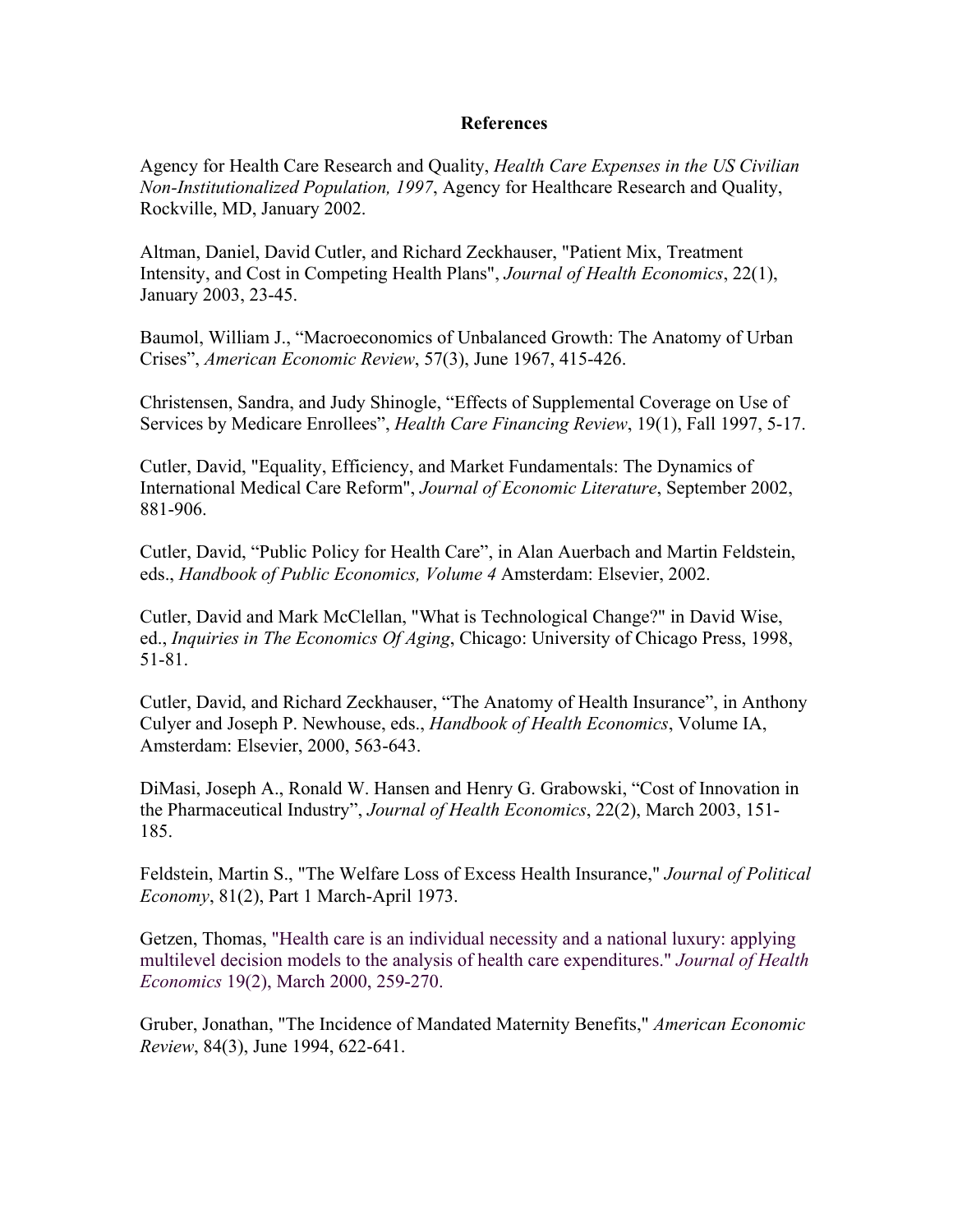Hackbarth, Glenn M., "Medicare Cost-Sharing and Supplemental Insurance", *Statement before the Subcommittee on Health, Committee on Ways and Means, U.S. House of Representatives*, May 1, 2003.

McClellan, Mark, "Hospital Reimbursement Incentives: An Empirical Analysis", *Journal of Economic Management and Strategy*, 6(1), Spring 1997, 91-128.

Organization for Economic Cooperation and Development, *OECD Health Data*, CD-ROM, 2002.

Summers, Lawrence, "Some Simple Economics of Mandated Benefits", *American Economic Review,* 79(2), May 1989, 177-183.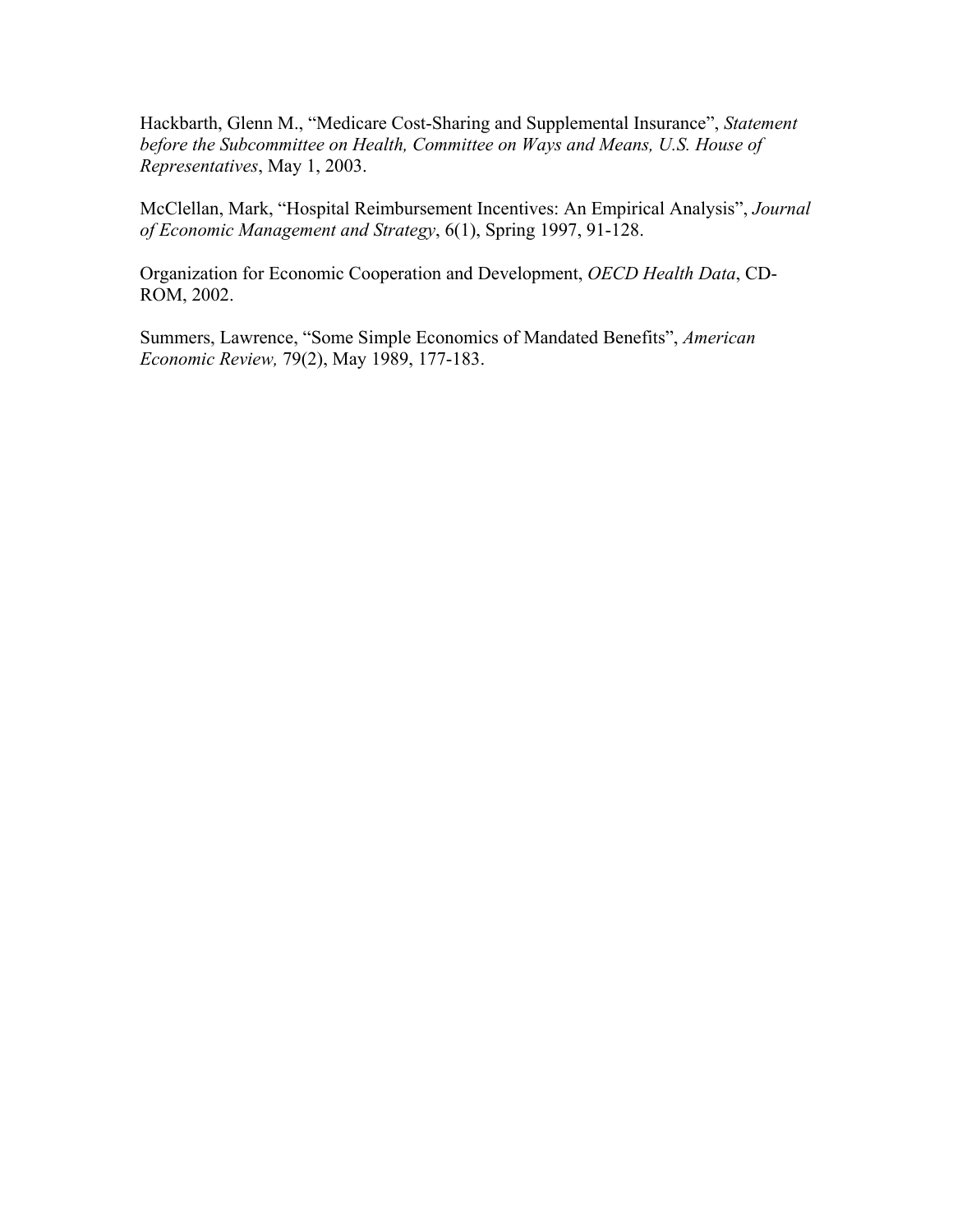

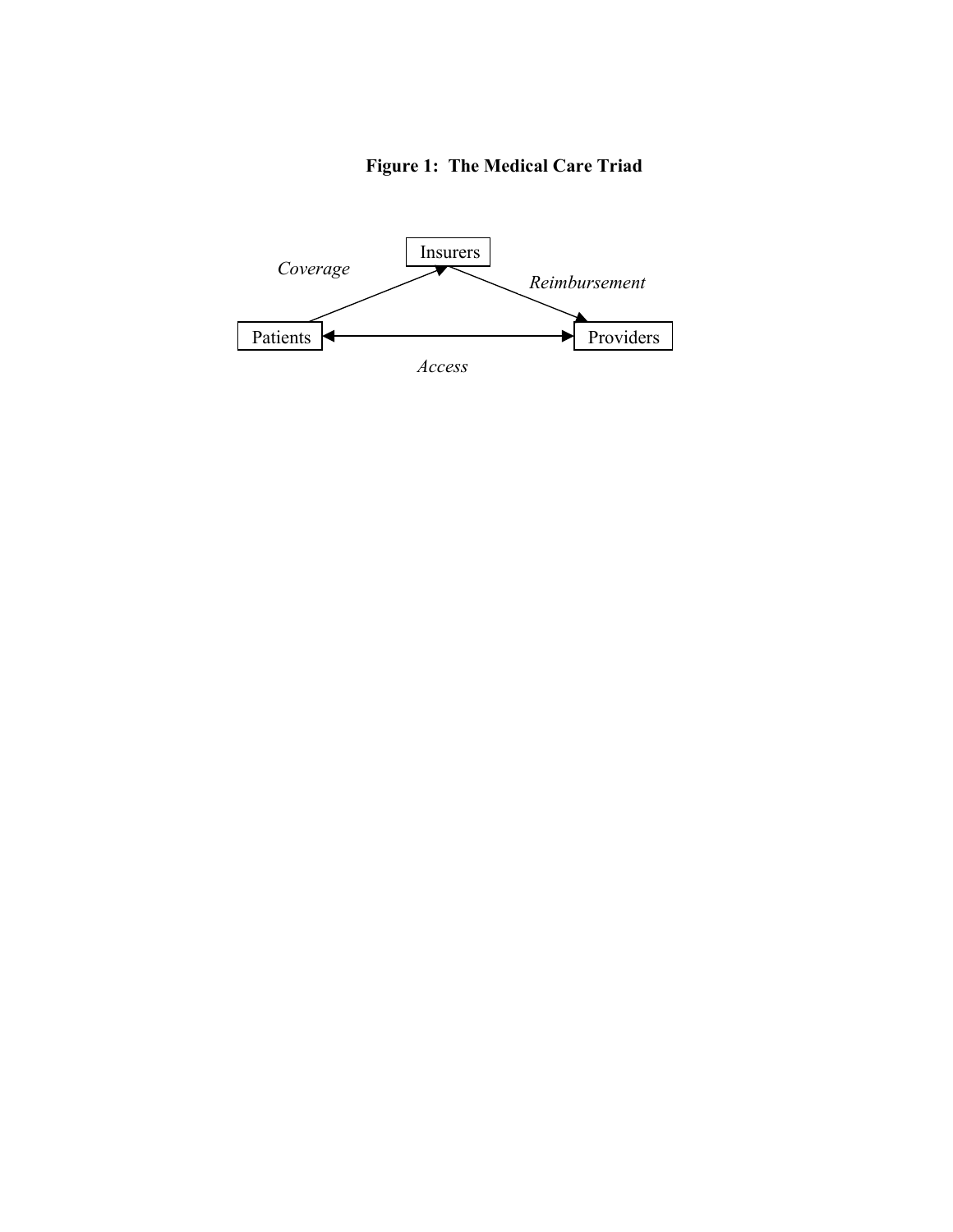

**Figure 2: Medical Spending as a Share of GDP**

Source: OECD (2002).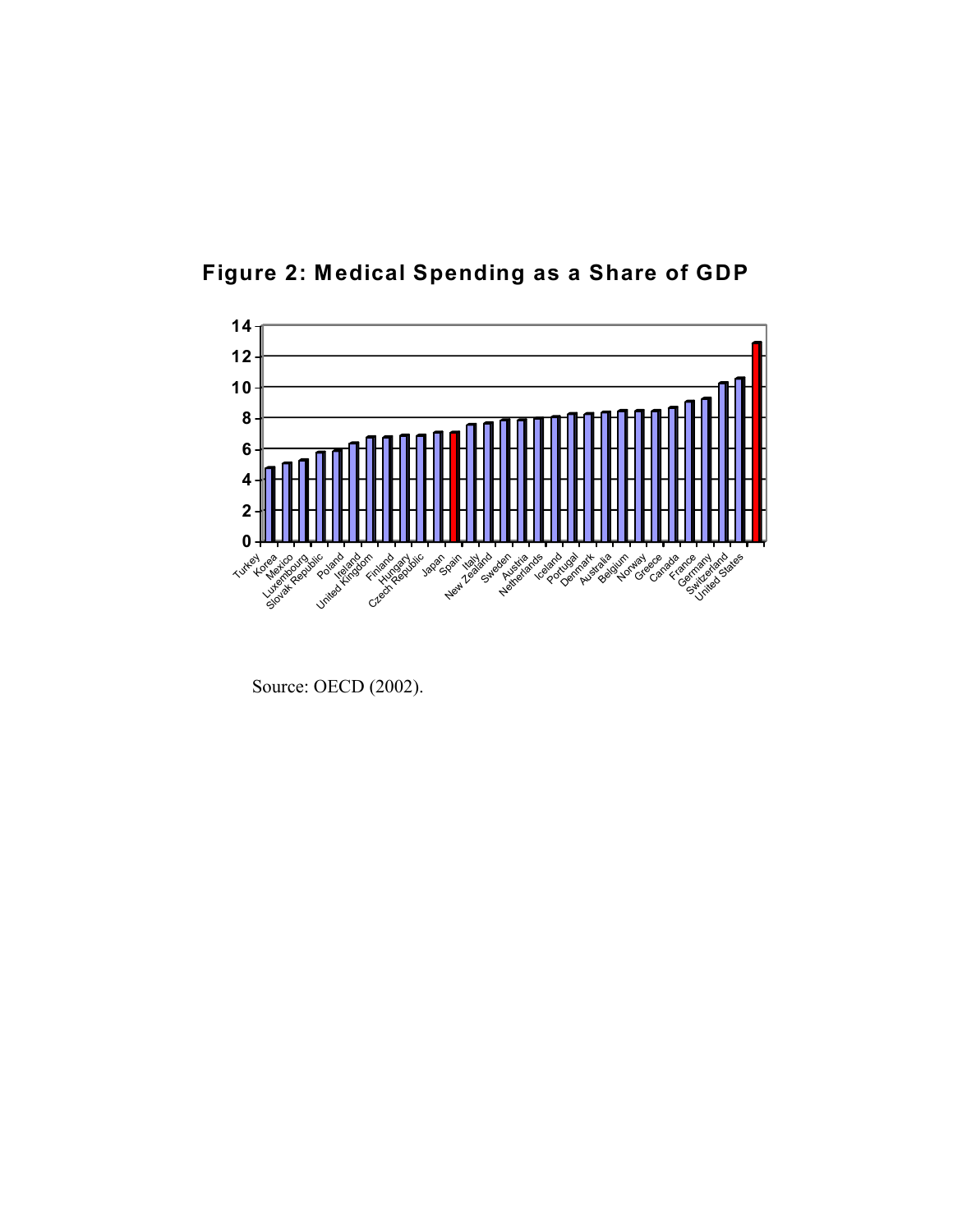

**Figure 3: Life Expectancy At Birth**

Source: OECD (2002).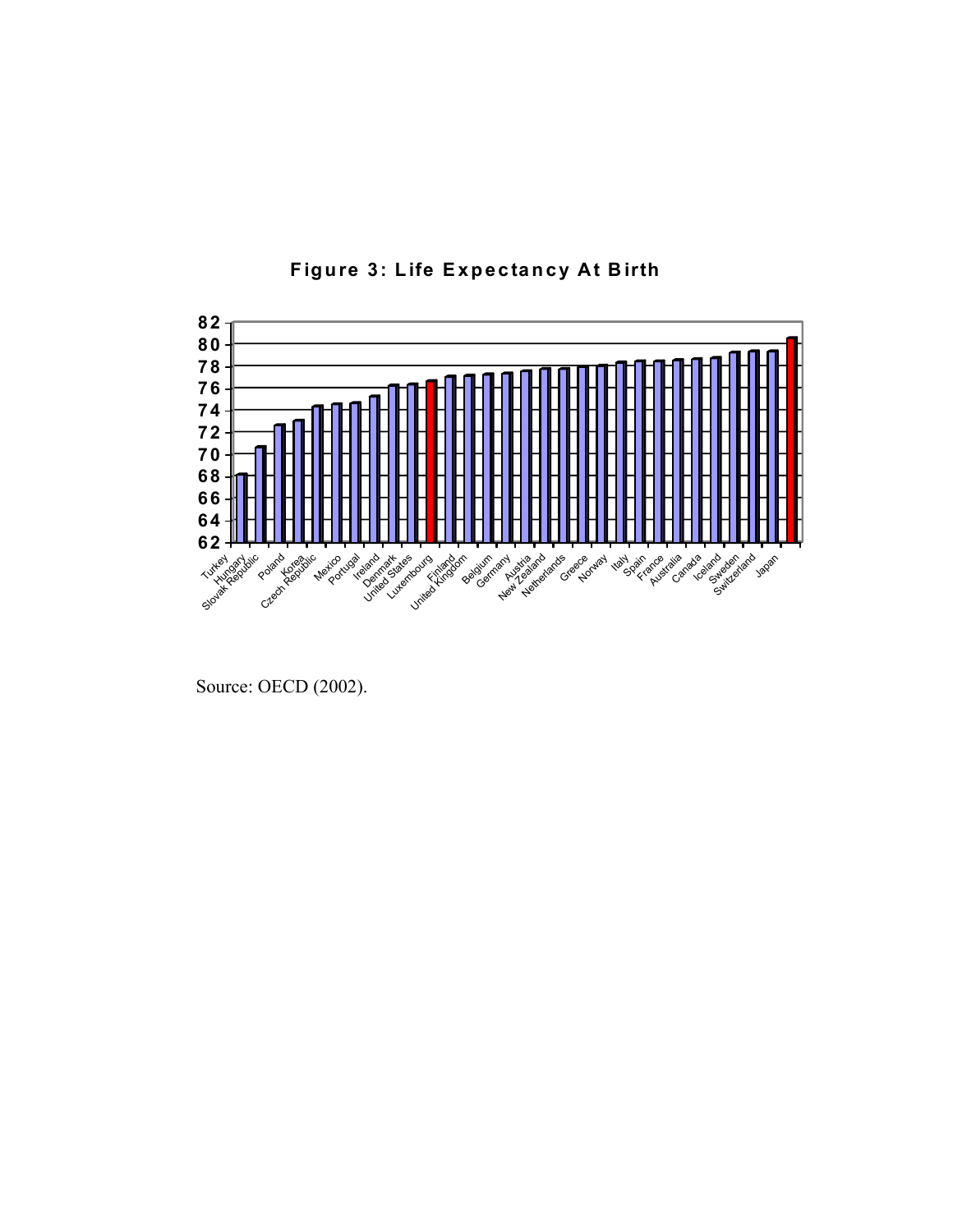

## **Figure 4: Relation Between Medical Spending and Life Expectancy**

Source: OECD (2002).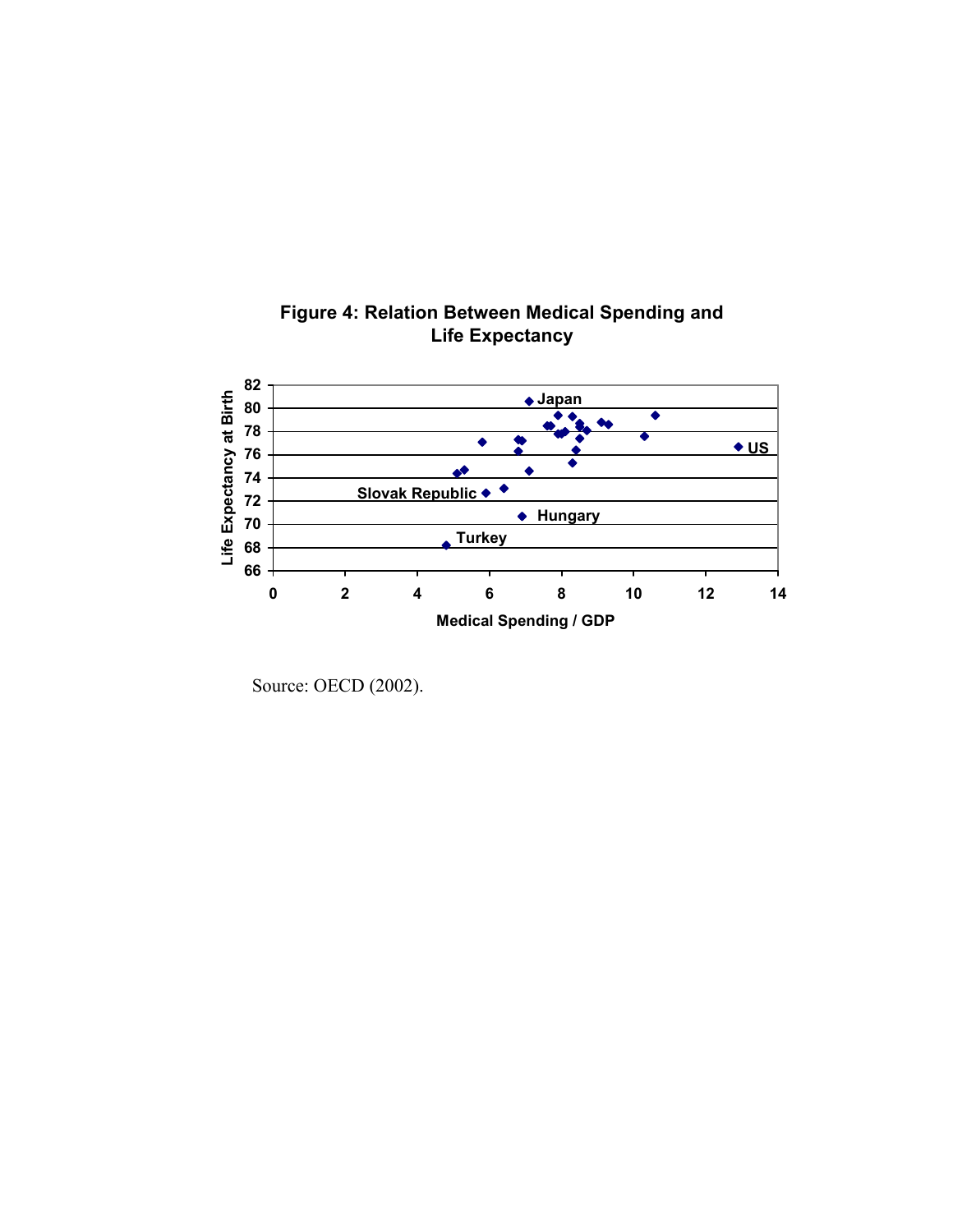

**Figure 5: Prescription Drug Coverage Among the Elderly**

Data are for 1998.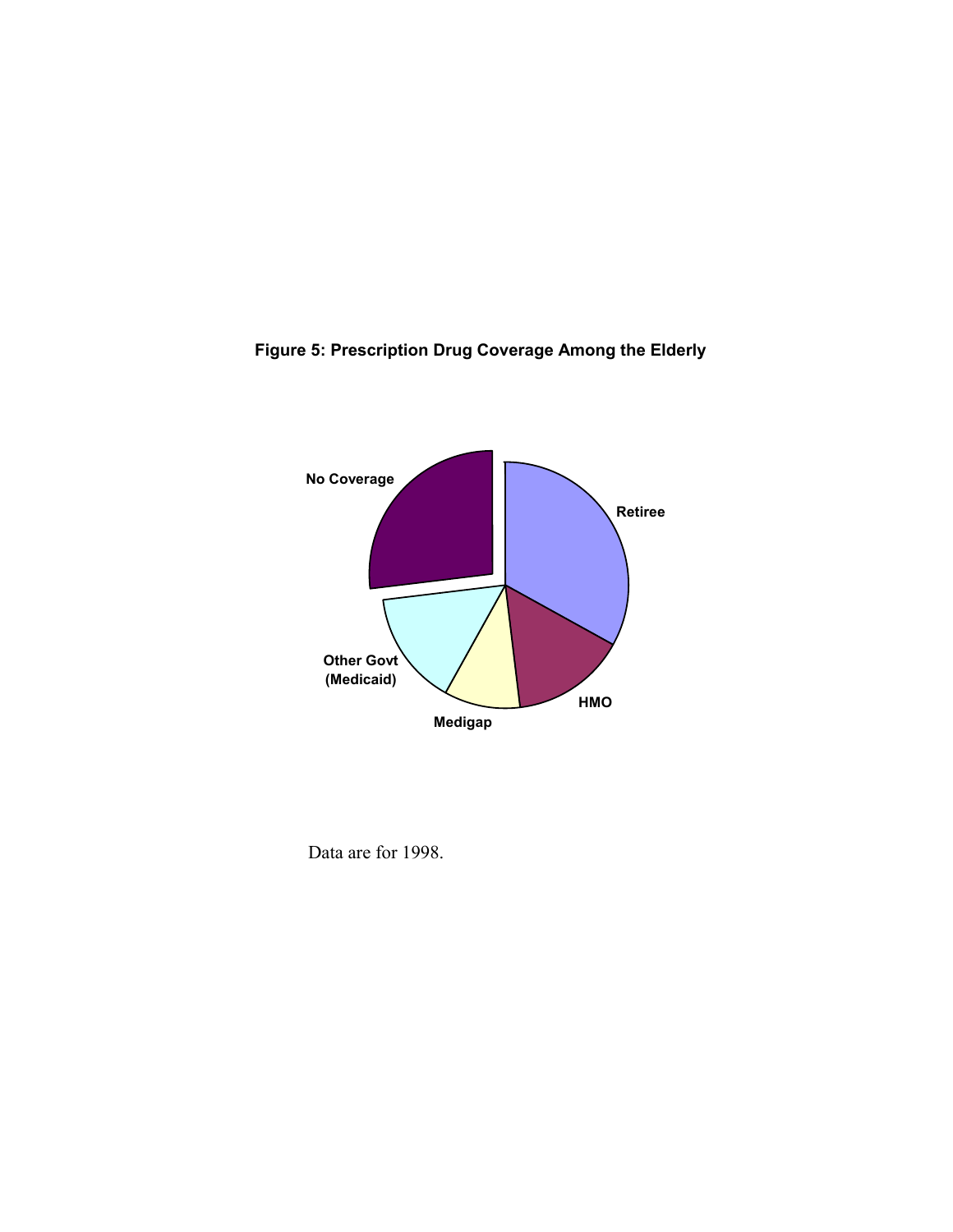

## **Figure 6: Characterization of Reimbursement Systems**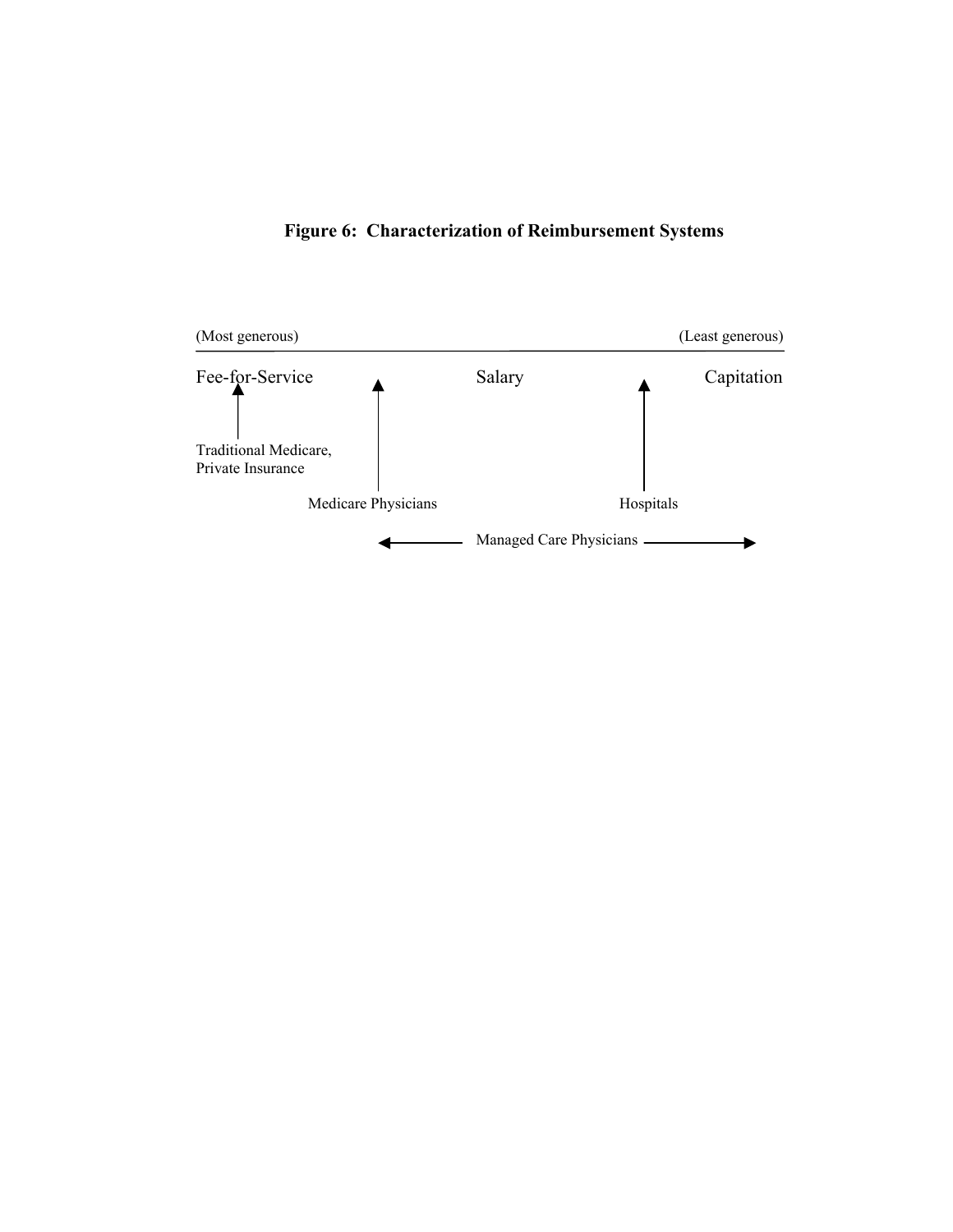

**Figure 7: Change in Admissions After Prospective Payment**

Source: McClellan (1997).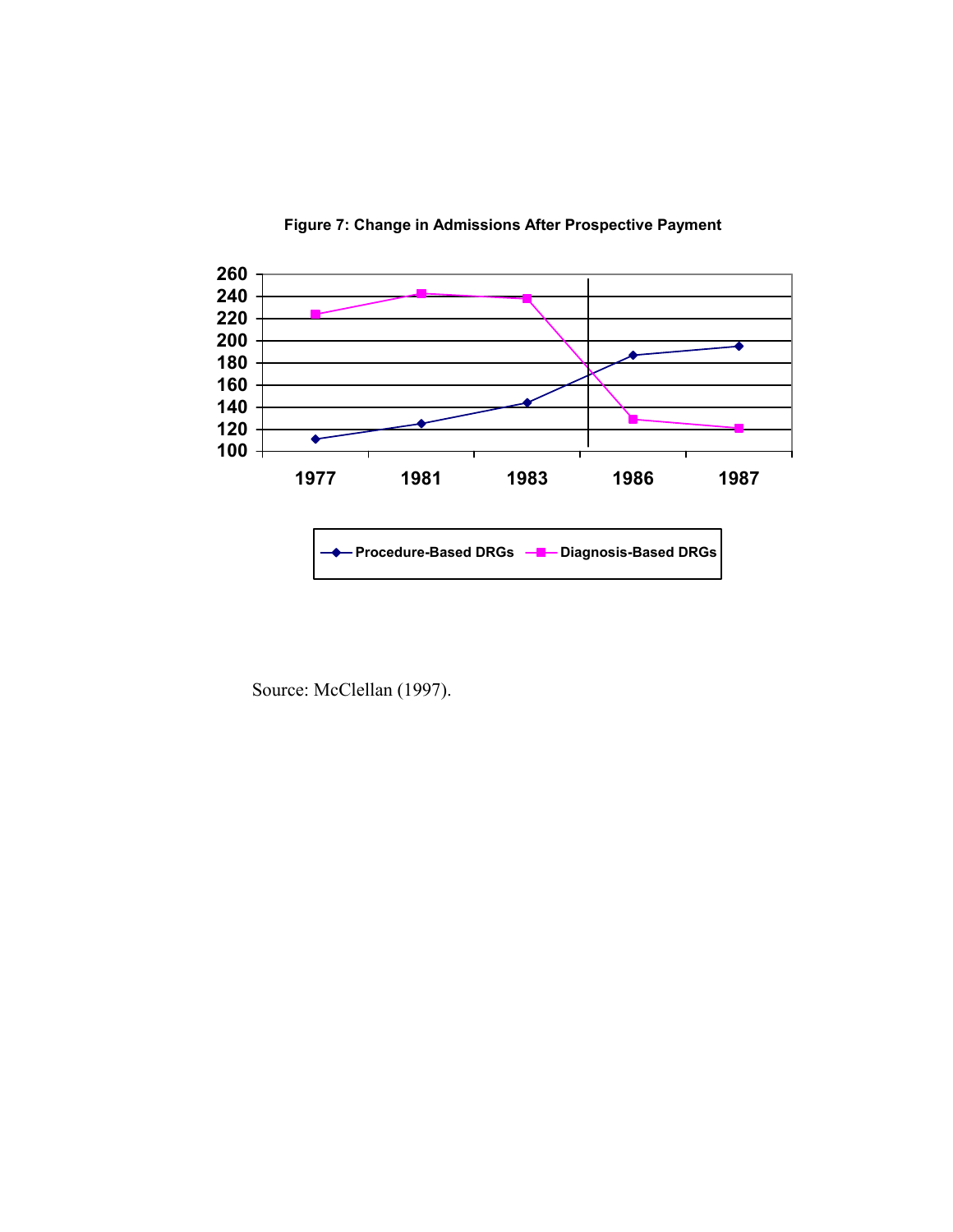

**Figure 8: Cost Sharing in Traditional Insurance** 

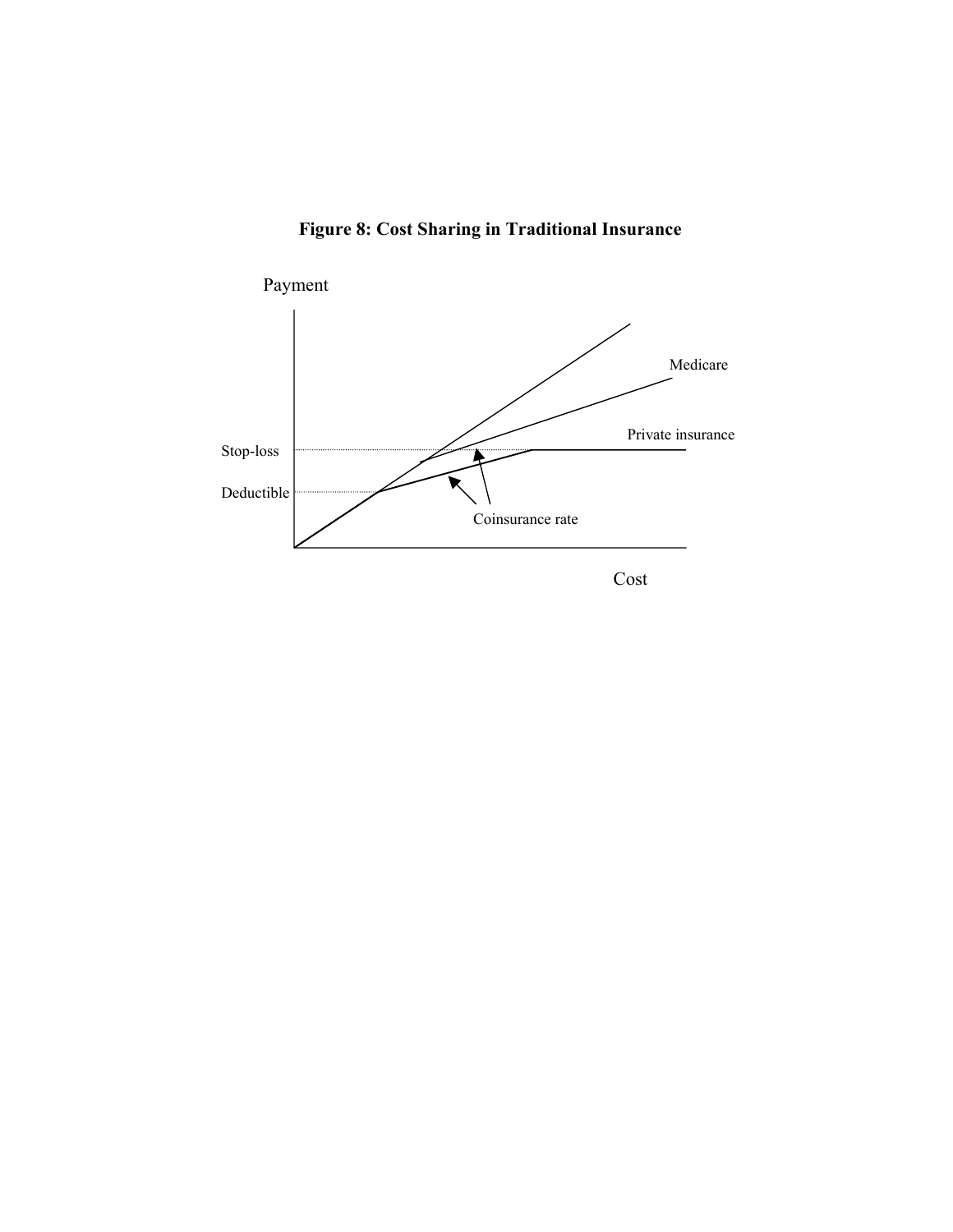

**Figure 9: Changes in Private Health Plan Enrollment**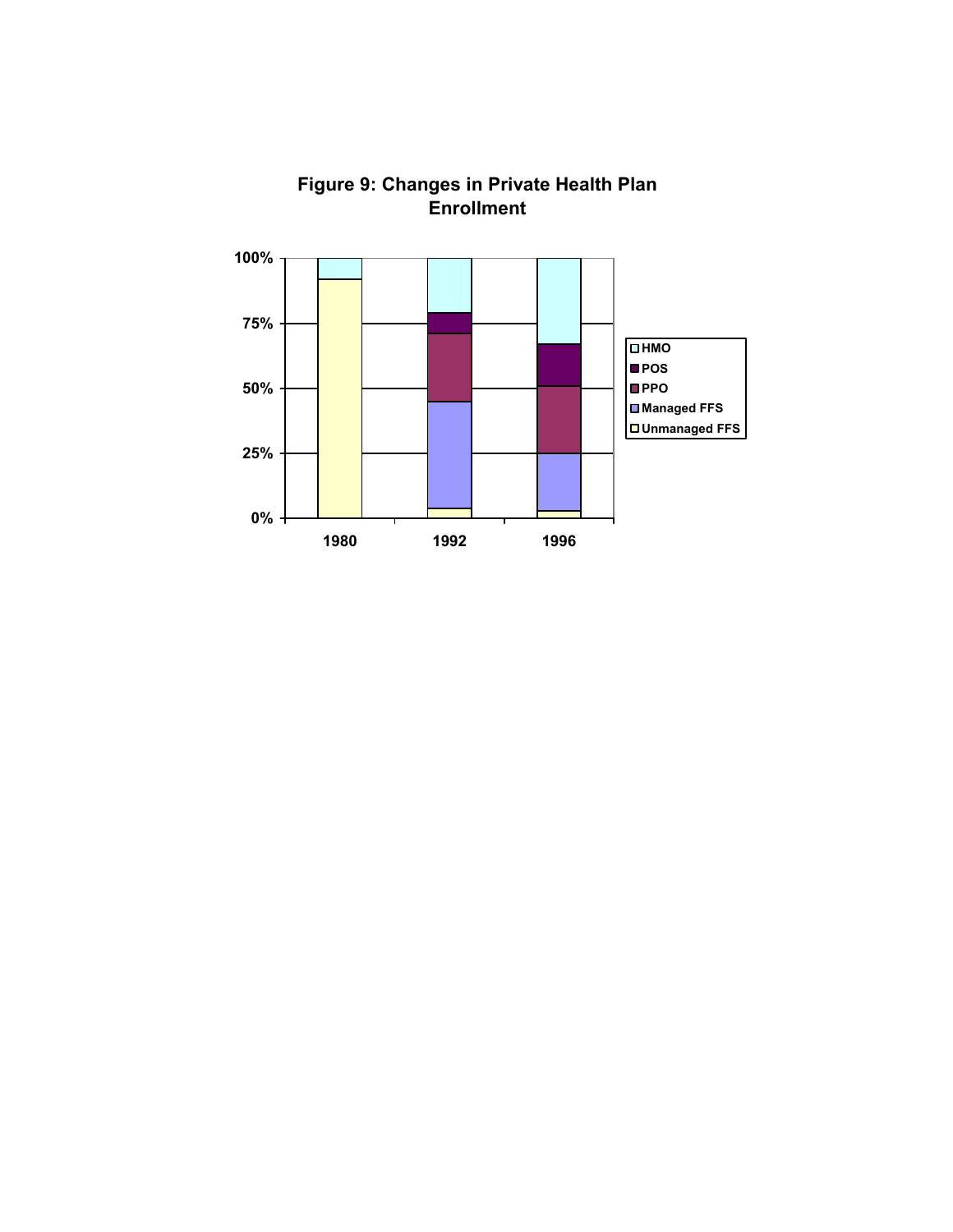|                                                                                                  | Under age 65     |            | Age 65 and over |                  |            |                |
|--------------------------------------------------------------------------------------------------|------------------|------------|-----------------|------------------|------------|----------------|
|                                                                                                  | Nature of        | $%$ of     | $%$ of          | Nature of        | $%$ of     | $%$ of         |
| Source                                                                                           | coverage         | population | payments        | coverage         | population | payments       |
| Public Insurance                                                                                 |                  | 16%        | 17%             |                  | 97%        | 65%            |
| Medicare                                                                                         | Disabled         | 2          | $\overline{4}$  | Near universal   | 96         | 58             |
| Medicaid                                                                                         | Poor women       | 11         | 10              | Acute care for   | 10         | $\overline{4}$ |
|                                                                                                  | and children;    |            |                 | poor;            |            |                |
|                                                                                                  | <b>Blind</b> and |            |                 | Long-term        |            |                |
|                                                                                                  | disabled         |            |                 | care for poor    |            |                |
| Private Insurance                                                                                |                  | 72%        | 54%             |                  | 61%        | 17%            |
| Employer                                                                                         | Workers and      | 66         |                 | Employer         | 34         |                |
|                                                                                                  | dependants       |            |                 | retiree policies |            |                |
| Individual                                                                                       | Family-          | 6          |                 | Individually     | 32         |                |
|                                                                                                  | purchased        |            |                 | purchased        |            |                |
|                                                                                                  | policies         |            |                 | supplemental     |            |                |
|                                                                                                  |                  |            |                 | plans            |            |                |
| Uninsured                                                                                        |                  | 16%        | 21%**           |                  | $1\%$      | $16\%**$       |
|                                                                                                  |                  |            |                 |                  |            |                |
| Other                                                                                            |                  |            | $6\%***$        |                  |            | $2\%***$       |
| Share of Total                                                                                   |                  | 87%        | 65%             |                  | 13%        | 35%            |
|                                                                                                  |                  |            | [\$1,516]       |                  |            | [\$5,662]      |
| <b>TOTAL</b>                                                                                     |                  | 100%       | 100%            |                  | 100%       | 100%           |
| Source: Coverage data are from the Current Population Survey, March 2002. Spending data are from |                  |            |                 |                  |            |                |
| the Medical Expenditure Panel Study, 1997.                                                       |                  |            |                 |                  |            |                |
| $**$ Out of needs to an inex $***$ Weylsex comparation other incurrence (extended)               |                  |            |                 |                  |            |                |

Table 1. Sources of Health Insurance and Medical Spending in the United States

\*\* Out-of-pocket spending; \*\*\* Workers compensation, other insurance (auto, etc.)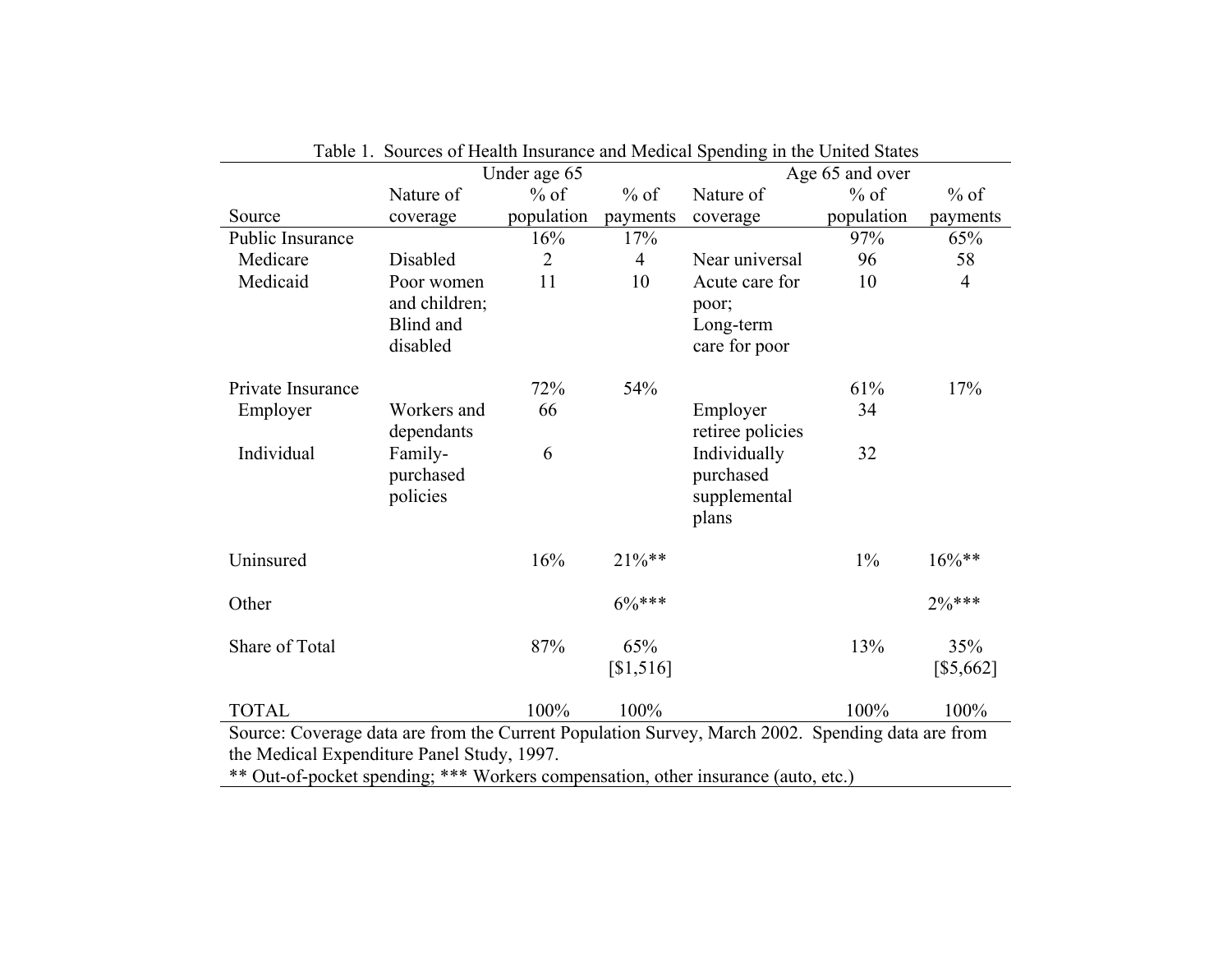| Table 2: Family Payments for Medical Care           |          |         |  |  |
|-----------------------------------------------------|----------|---------|--|--|
| Source                                              | Under 65 | Over 65 |  |  |
| <b>DIRECT</b>                                       | \$1,857  | \$3,493 |  |  |
| Insurance payments                                  | 884      | 1,775   |  |  |
| Out-of-pocket                                       | 973      | 1,719   |  |  |
|                                                     |          |         |  |  |
| <b>EMPLOYER</b>                                     | \$2,651  |         |  |  |
| <b>TOTAL</b>                                        | \$4,508  |         |  |  |
| Source: Direct spending is from the Consumer        |          |         |  |  |
| Expenditure Survey, 2001. Employer payments are     |          |         |  |  |
| estimated assuming that three-quarters of insurance |          |         |  |  |
| premiums are paid by employers.                     |          |         |  |  |
|                                                     |          |         |  |  |

Table 2: Family Payments for Medical Care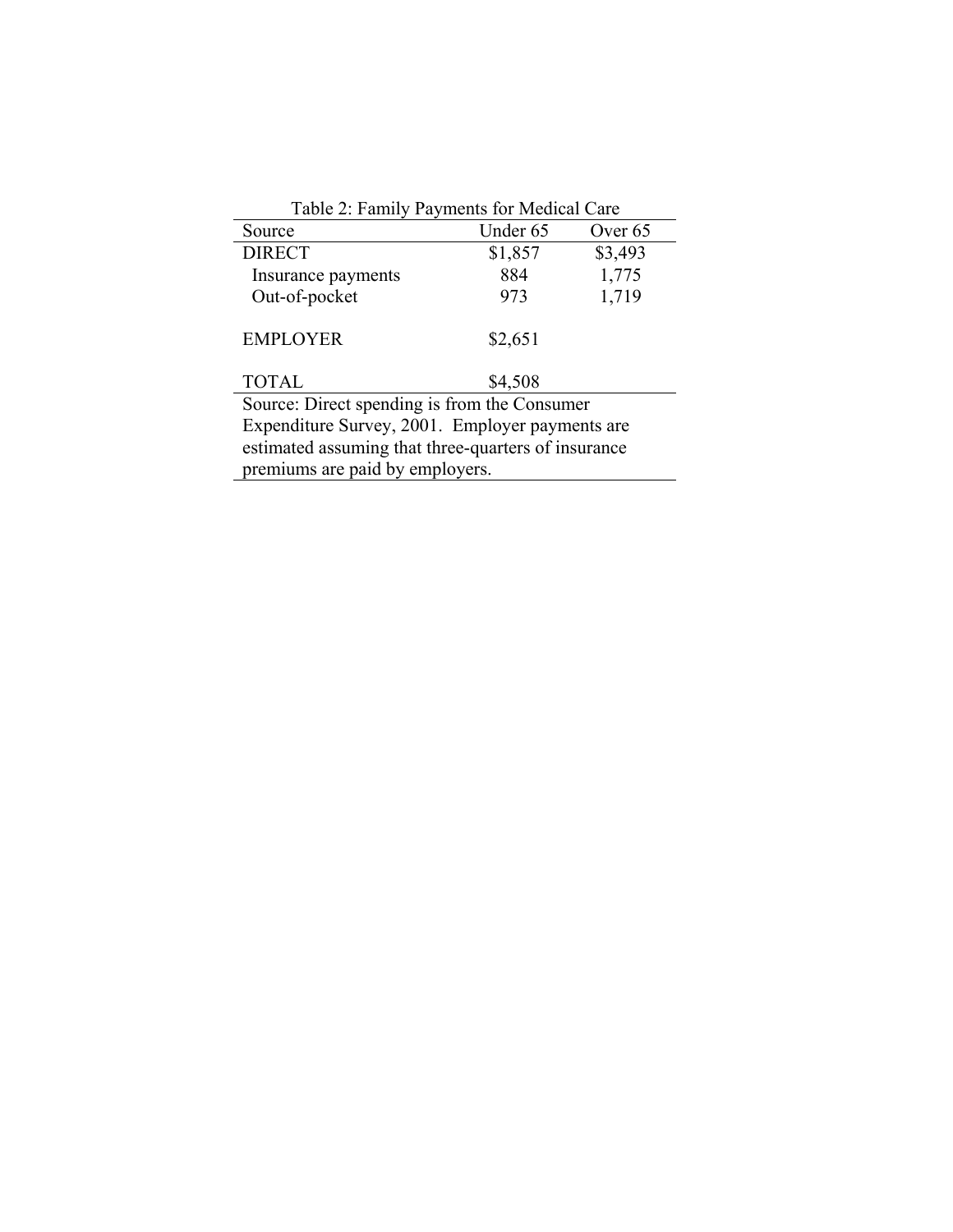| Private                         | Private | Medicare | Medicaid |
|---------------------------------|---------|----------|----------|
| Hospital                        |         |          |          |
| Physician                       |         |          |          |
| Laboratory                      |         |          |          |
| <b>Prescription Medications</b> |         |          |          |
| Long-term Care                  |         | Modest   |          |

Table 3: Typical Coverage in Insurance Policies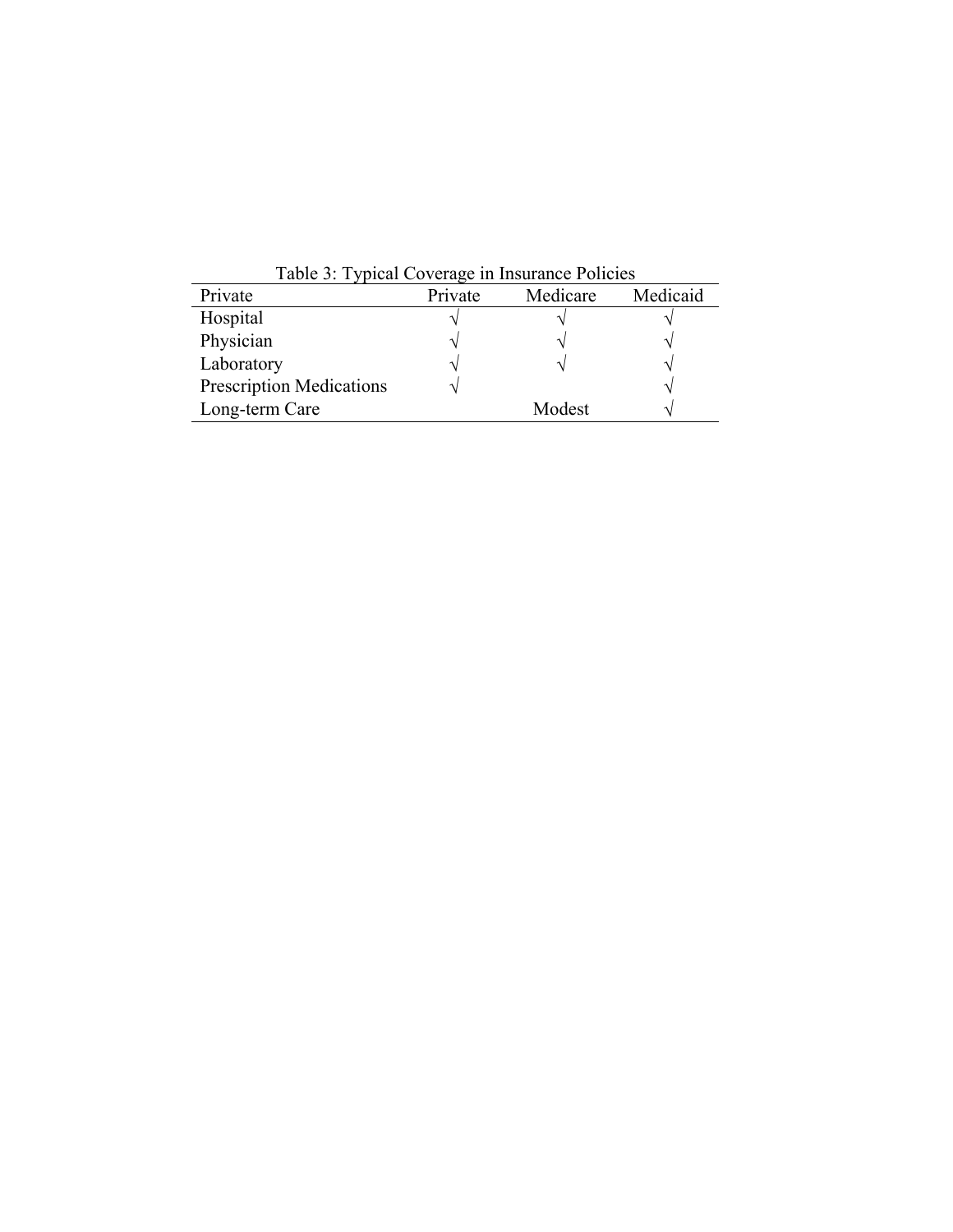| Table 4: Cost Sharing in Medicare, 2002 |                                                             |  |  |
|-----------------------------------------|-------------------------------------------------------------|--|--|
| Service<br><b>Beneficiary Cost</b>      |                                                             |  |  |
| Part A                                  |                                                             |  |  |
| Inpatient hospital                      | First stay in benefit period*                               |  |  |
|                                         | \$840 deductible for first stay                             |  |  |
|                                         | \$210 per day cost sharing for days 61-90                   |  |  |
|                                         | Reserve days (60 lifetime)                                  |  |  |
|                                         | \$420 per day cost sharing for lifetime reserve days        |  |  |
| Skilled nursing facility                | No cost sharing for first 20 days                           |  |  |
|                                         | \$105 per day cost sharing for days 21-100                  |  |  |
|                                         | No coverage after 100 days                                  |  |  |
| Hospice care                            | Nominal payment for drugs and respite care                  |  |  |
|                                         |                                                             |  |  |
| Part B                                  |                                                             |  |  |
| Overall Deductible                      | \$100 per year                                              |  |  |
| Physician services                      | 20 percent coinsurance rate                                 |  |  |
| Outpatient hospital care                | 20 percent coinsurance rate based on median charge index    |  |  |
| Ambulatory surgical                     | 20 percent of Medicare-approved amount                      |  |  |
| Laboratory services                     | None                                                        |  |  |
| Outpatient mental health                | 50 percent coinsurance of Medicare-approved amount          |  |  |
| Preventive services                     | 20 percent coinsurance of approved amounts, waived for some |  |  |
|                                         | services                                                    |  |  |
|                                         |                                                             |  |  |
| Parts A & B                             |                                                             |  |  |
| Home health                             | None                                                        |  |  |
| Source: Hackbarth (2003).               |                                                             |  |  |